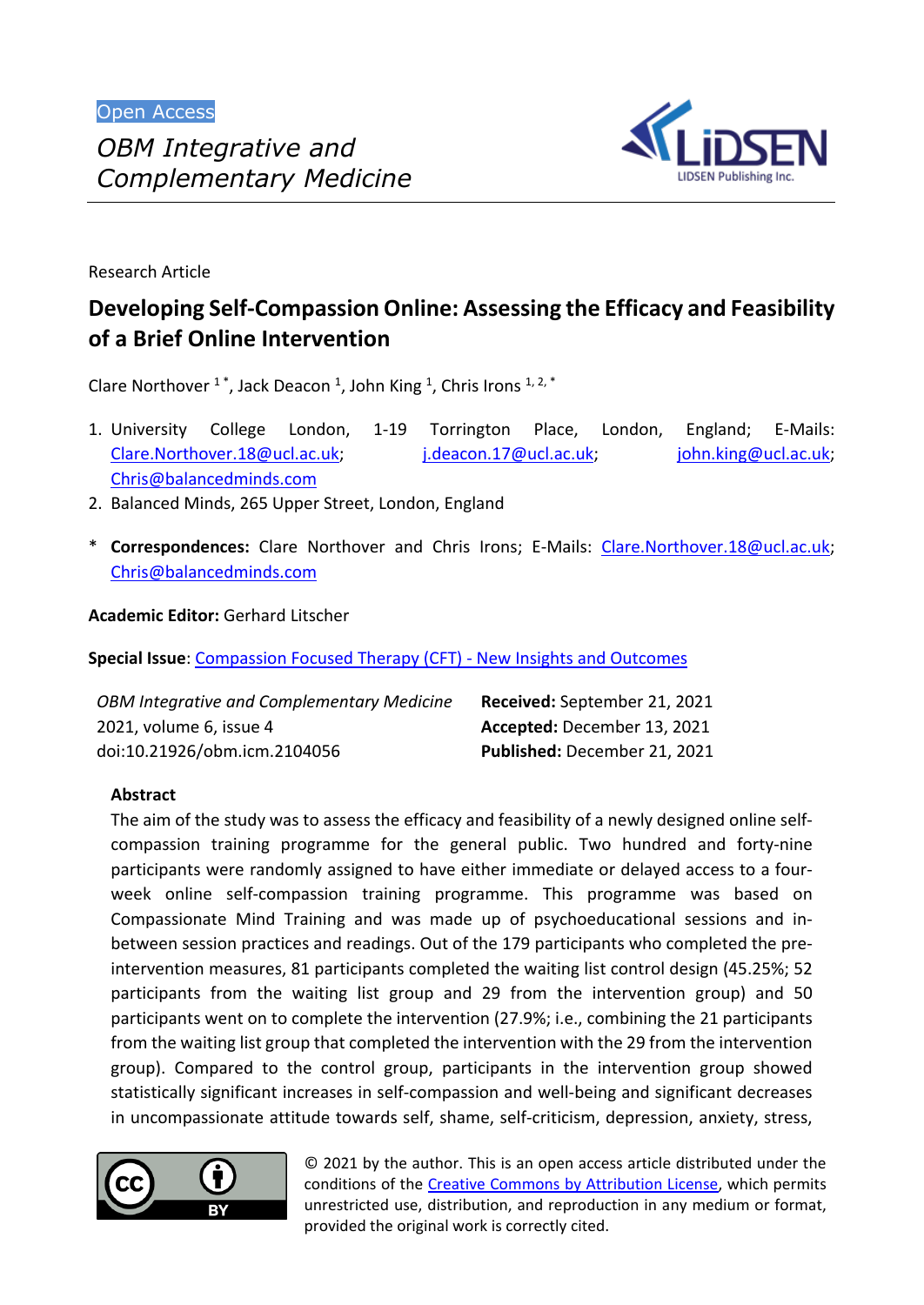levels of fear of compassion and attachment avoidance and anxiety. These effects remained at a one month follow up (based on data from 31 participants who completed these measures). The number of sessions completed was significantly predicted by baseline levels of well-being. This study provides promising results for the use of online self-compassion interventions to improve the mental wellbeing of the general public. However, further research is now needed to help understand the barriers to engagement and to help tailor its format to better suit participants who disengaged.

#### **Keywords**

Self-compassion; compassionate-mind training; online; self-compassion course; brief selfcompassion training

### **1. Introduction**

In the past two decades, there has been a rapid increase in compassion focused research. These studies have consistently found various benefits from the purposeful cultivation of compassion for others and ourselves [1-3]. Compassion training has been found to contribute to changes in the functioning of the autonomic nervous system, particularly the vagus nerve [4, 5]. Compassion trainings have also been found to lead to changes in neurophysiological responses in the brain [6], as well as psychological measures, including the reduction in distress and mental health symptoms, along with shame, self-criticism and anxious attachment (see [2] for a review, along with [7]).

Given some of these findings, there has been growing focus on the development of various evidence-based compassion programmes. These include Compassion Focused Therapy [8-10], Compassionate Mind Training (CMT; [7]), Mindful Self-Compassion [11], Compassion Cultivation Training [12], Cognitively-Based Compassion Training [13], and Cultivating Emotional Balance [14]. Whilst all of these approaches share many overlapping backgrounds (e.g. a shared backdrop in Buddhism and mindfulness), one of these approaches - Compassion Focused Therapy (CFT - and its associated format of Compassionate Mind Training) - has a different model underpinning it. CFT is grounded in evolutionary, attachment and social mentality theory [8, 15-17]. It was initially developed as a transdiagnostic approach for people high in shame and self-criticism who had often struggled with difficult and traumatic experiences in their lives [10, 14, 15]. Outcome studies have shown that CFT may be an effective psychological treatment for a variety of difficulties [2, 18, 19], including working with members of the general public [7].

An integral part of CFT is Compassion Mind Training (CMT). CMT involves psychoeducation on the definition of compassion, that there are three flows (i.e., other to self, self to other and self to self), but also common fears, blocks and resistances to compassion. The training explores how the evolved nature of mind and body have left us with 'tricky brains' which are 'not our fault', and that we have emotions which evolved to serve certain functions. These emotions cluster into three 'systems' - threat, drive and soothing. Psychological suffering is thought to occur when these systems become unbalanced [9, 16, 17]. CMT also involves a variety of physiological and psychological practices to help activate the soothing system, including attention training, mindfulness, soothing rhythm breathing and compassion-based imagery, and are outlined in various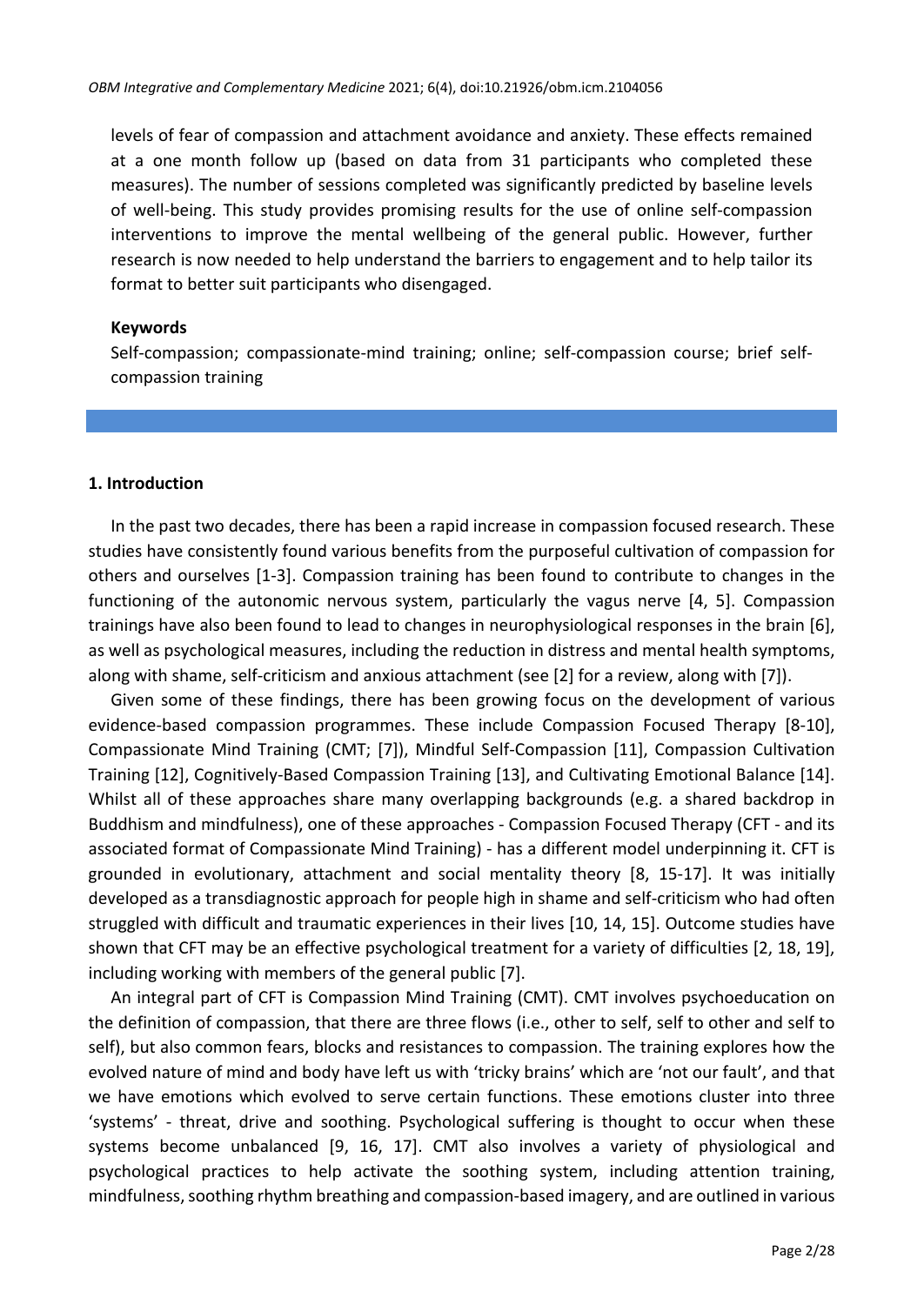resources [9, 20]. These practices have been found to activate the parasympathetic nervous system and lead to increases in heart-rate variability (HRV; [21]) along with increasing levels of selfcompassion, self-reassurance and positive emotions and a reduction in self-criticism, shame and psychological distress [7, 22, 23].

A serious public health concern that we are currently facing is, of course, the impact of COVID-19 on global mental health. The pandemic has caused significant life changes for all of us, and this has impacted on mental well-being [24]. Encouraging compassion at the present time is therefore an important initiative. Mental health promotion initiatives should aim to be accessible, sustainable and adaptable [25, 26] and "light-touch" (i.e., non intensive) approaches, such as CMT, can provide a cost effective and time efficient means of engaging a broad range of people.

In recent years, with the advent of apps and mobile technology, various online interventions have been created with the intention of cultivating mindfulness and compassion. Systematic reviews and meta-analyses have suggested that these interventions may be helpful in increasing mindfulness and self-compassion, whilst also reducing psychological distress[27-29]. Due to the social distancing restrictions in place because of the coronavirus outbreak, developing online interventions seems more relevant than ever.

Although there have been several new studies assessing the effectiveness of online compassion interventions (e.g., [30, 31]) only one study that we know of has looked at the effectiveness of CMT within a general population sample. Halamová et al. [32] assessed the effectiveness of a 14-day CMT intervention on reducing self-criticism and increasing self-compassion. They found that the CMT intervention was effective at reducing self-criticism and self-uncompassionate responding but did not increase self-compassion or self-reassurance. It might be questioned whether the mixed results found for the CMT intervention were due to its design; a new exercise each day might not give participants enough time to reflect on the concepts and utilise them in their everyday lives. Furthermore, no information was gathered about the participants' mental well-being or potential barriers i.e., levels of fear of compassion or attachment style.

Given these considerations, the current study sought to investigate the feasibility and efficacy of a brief, four-session online self-compassion course, based upon aspects of the CFT model. We hypothesised that in comparison to those on a waitlist to access the course, participants using the online course will have changes in psychological distress(depression, anxiety and stress), wellbeing, and secondary measures in self-compassion, fear of self-compassion, self-reassurance, selfcriticism, shame and attachment insecurity.

### **2. Materials and Methods**

### *2.1 Recruitment*

The research study was advertised on various social media websites (Facebook, Instagram, Twitter and Reddit) with the aim of reaching a diverse population, i.e., through community groups rather than university groups. The advert asked whether the reader is someone who "struggles with being too hard of themselves" and whether they are "interested in learning how to be more selfcompassionate".

We based our power analysis (using G\*Power3 [33]) on our main waitlist control analysis using a medium effect size of .25 (with alpha set at .05, beta at .8, number of groups= 2, number of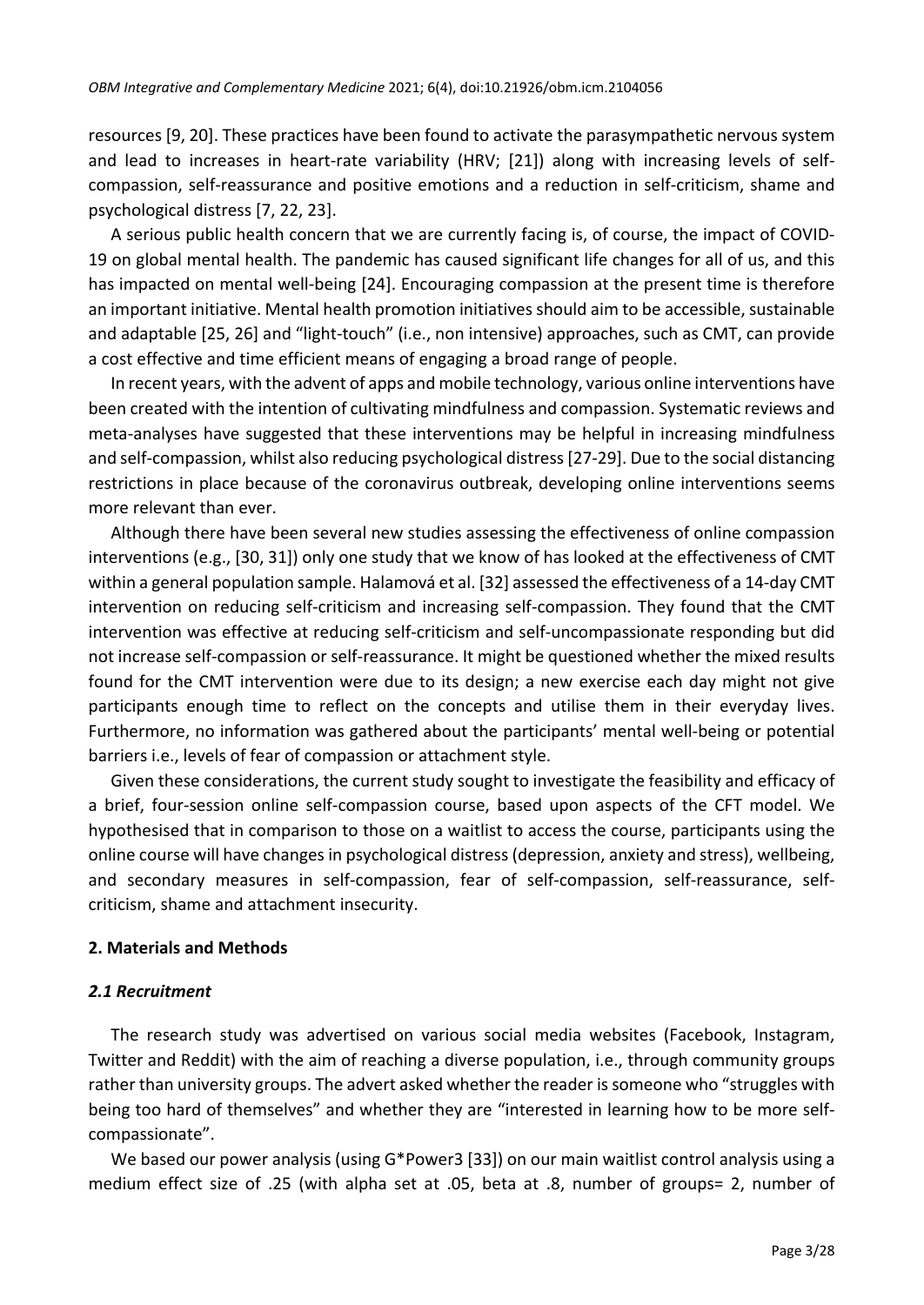measures= 2, correlation among repeated measures = .5 and nonsphericity correction=1) producing a minimum total sample size of 34 (17 per group). An estimated medium effect size was based on previous online intervention studies showing increases in self-compassion [30]. Previous studies using a similar online design have found high attrition rates between 30-60% [30, 32] and so we aimed to err on the side of caution by recruiting at least 100 participants.

The advert was closed after six days as we had already recruited 249 participants and there was only one researcher to manage the sample. Participants were randomly allocated to either group 1 or 2 based on the order in which they signed up. All participants were over 18 years old, with the only exclusion criterion being an inability to understand spoken and written English.

## *2.2 Protocol*

Before the first session, participants were asked to complete the package of pre-session outcomes measures. Following the completion of each session, participants were able to download follow-up guided audio exercises and written handouts covering ideas discussed in the session. One week after each session (before they accessed the next session) participants were asked to complete the Compassionate Mind Practice Recording Diary (taken from [23]) to assess how much they practiced the exercises during that week. One week after the last session of the programme, participants were sent a final link to Qualtrics to watch a brief closing session, complete the package of outcome measure and the final Compassionate Mind Practice Recording Diary.

Lastly, participants were sent a link to complete the outcome measures one month after completing the online programme. Only participants who completed this final stage of the study were asked if they would like to enter themselves into a prize draw for the chance to win an online shopping voucher or donation to charity (worth 10 British pounds) for having participated in the study. All of the participants who completed the intervention were invited to take part in a follow up interview. Please see Deacon et al., this edition, for further details on the findings from these interviews.

Please see Figure 1 for a diagram of the protocol. All of the sessions, questionnaires and followup materials were accessed through Qualtrics. Ethical approval was obtained from University of College London (UCL) Psychology Ethics Committee (ref: CEHP/2020/581) on 1/08/2020.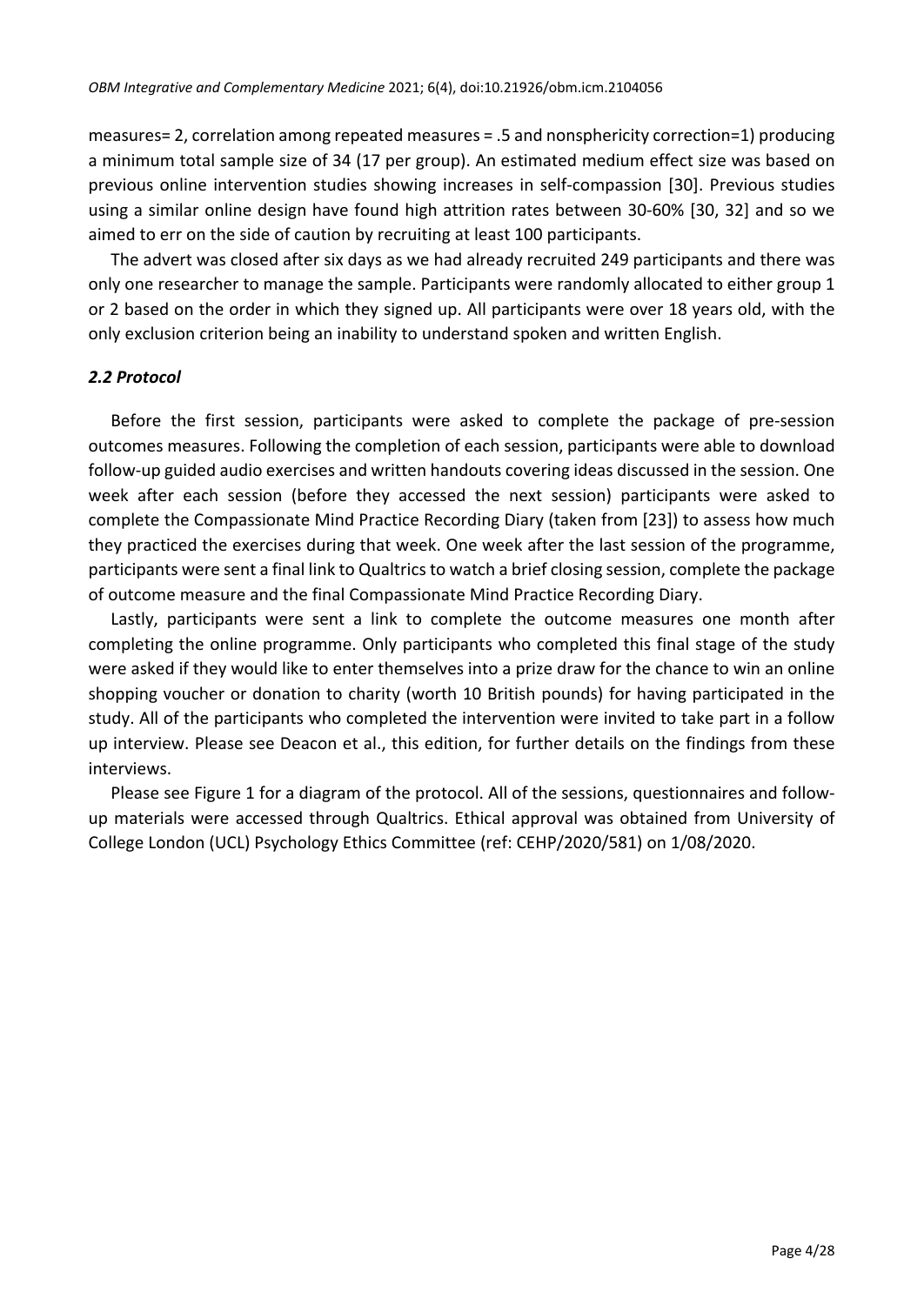

**Figure 1** Diagram of protocol for groups 1 and 2.

### *2.3 Intervention Content*

The content for the online training was developed by one of us (CI), drawing from CFT theory, practice, and outcome research (e.g., [9, 20, 23] with a particular focus on CMT exercises. Please see Table 1 for an outline of the content of each session.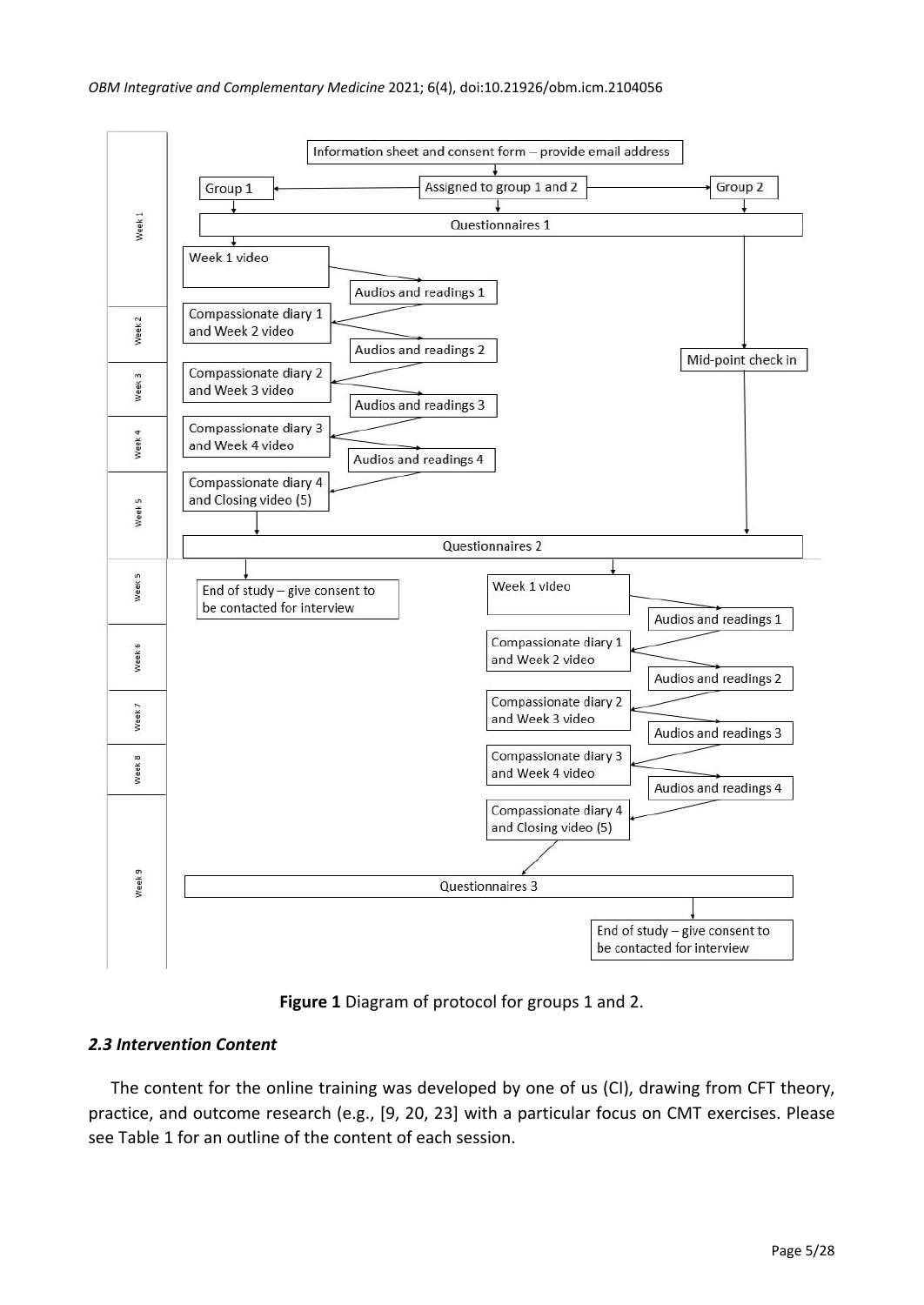#### **Table 1** Training programme content.

| Session        | Contents                                                                                                                                                                                                                                                                                                                                                                                                                                        |
|----------------|-------------------------------------------------------------------------------------------------------------------------------------------------------------------------------------------------------------------------------------------------------------------------------------------------------------------------------------------------------------------------------------------------------------------------------------------------|
| $\mathbf{1}$   | This session explored how to lay the foundations for self-compassion by understanding<br>the affection regulation (i.e. "three-systems") model in CFT [9]. Participants then<br>engaged in an exercise called soothing rhythm breathing which is linked to accessing<br>and developing the parasympathetic nervous system (which has been found, amongst<br>other things, to be related to threat regulation and social connection - see [21]). |
| $\overline{2}$ | This session explored the concept of developing a compassionate self and helped<br>participants to begin to direct a sense of compassion and good will to themselves. This<br>practice has been found to be associated with reductions in shame and stress, and an<br>increase in self-compassion (see [23] and [6]).                                                                                                                           |
| 3              | This session involved learning to switch from a "threat mind", to a "compassion mind",<br>and further develop self-compassion through compassionate imagery (see [9, 20, 34].                                                                                                                                                                                                                                                                   |
| 4              | This session explored self-compassion principally through compassionate letter<br>writing, which utilises adaptations to expressive writing to help participants develop a<br>more compassionate relationship with themselves [15].                                                                                                                                                                                                             |
| 5              | Closing session - this final session included a brief summary of the training programme.                                                                                                                                                                                                                                                                                                                                                        |

#### *2.4 Measures*

### 2.4.1 Demographic Measures

The categories of personal data collected were gender, age, ethnicity, highest level of education, occupation, and previous experience of therapy. Please see "Additional materials" for a table detailing the demographic data of the sample.

#### 2.4.2 Feasibility Measures

In order to assess feasibility, data was collected regarding drop-out rates across different time points and participants were asked to complete the Compassionate Mind Practice Recording Diary (taken from [23]) each week to assess how often they practiced the exercises.

### 2.4.3 Efficacy Measures

The Self-Compassion Scale - Short Form. (SCS-SF; [35]). Self-compassion was measured using the shorter version (12-item) of the original 26-item questionnaire [36]. It has been shown to have near perfect correlation with its total scores (r ≥ 0.97) and has good internal reliability (Cronbach's alpha ≥ 0.86; [35]. Participants are asked to indicate how often they behave in the stated manner (e.g.,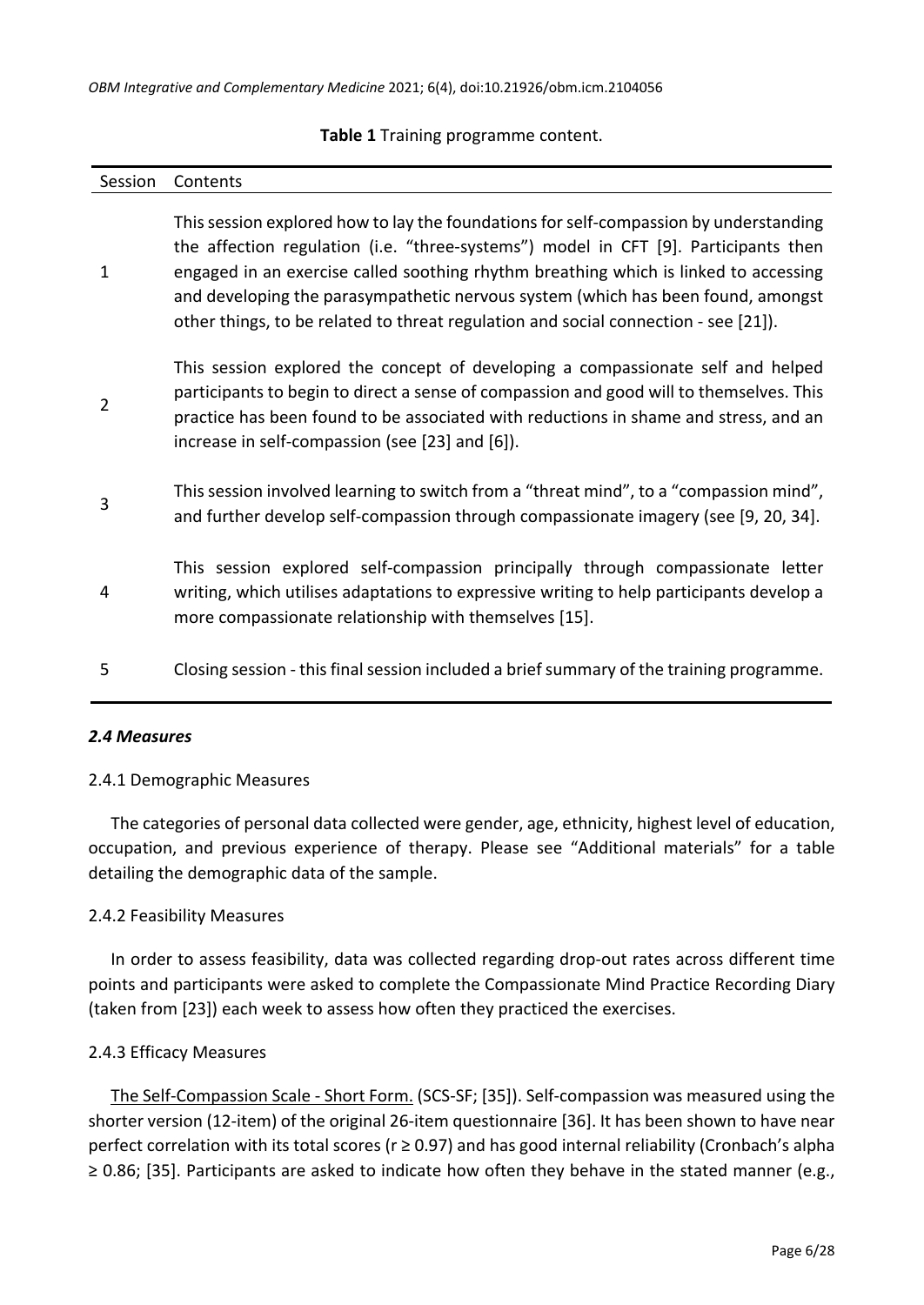'When I fail at something important to me, I become consumed by feelings of inadequacy') using a 5-point Likert scale (1-Almost never to 5-Almost always).

Although the SCS is the most commonly used measure of self-compassion, its validity has recently come under scrutiny (please see [37] for a review). Due to the argument that the measure's two dimensions may differentially relate to external constructs (e.g. [38, 39]), we assessed compassionate and uncompassionate attitude towards self separately.

Forms of Self-Criticizing/Attacking & Self-Reassuring Scale. (FSCRS; [40]). We used this 22-item self-report questionnaire to measure trait self-criticism and self-reassurance. This measure comprises of three subscales: inadequate self; hated self; reassured self. Gilbert et al. [40] found good internal reliability with Cronbach's alpha of .90 for inadequate self and .86 for both hated and reassured self and the measure has been validated in both healthy and clinical populations[41]. The scale assesses participants' thoughts and feelings about themselvesin reaction to a perceived failure or mistake using a 5-point Likert scale (0-not at all like me to 4-extremely like me).

Warwick-Edinburgh Mental Well-Being Scale. (WEMWBS; [42]). We used this 14-item self-report questionnaire to measure subjective well-being and psychological functioning. Participants were asked to rate their experience of various statements in regard to thoughts (e.g. "I've been thinking clearly") and feelings (e.g. "I've been feeling cheerful") over the past two weeks on a 5-point Likert scale  $(1 =$  None of the time,  $5 =$  All of the time). The measure has shown good internal consistency, with a Cronbach's alpha score of 0.91 (population sample; [42]).

The Depression, Anxiety and Stress Scale - 21 Items. (DASS-21; [43]). We used this 21-item selfreport instrument (a shortened version of the original DASS-42) comprising of three subscales, each with seven items, to measure symptoms of depression, anxiety and stress. The scale has good internal consistency, with Cronbach's alphas of .94 for depression, .87 for anxiety, and .91 for stress [44]. Participants were asked to rate how much each statement applied to them over the past week, on a 4-point Likert scale (0 = did not apply to me at all, 3 = applied to me very much, or most of the time).

External and Internal Shame Scale. (EISS; [45]). We used this 8-item measure to assess the experience of external and internal shame. Participants were asked to rate how much they felt each statement on a 5-point Likert scale (0 = Never, 4 = Always). Good internal consistency has been found for internal shame (Cronbach's alpha = .82), external shame (Cronbach's alpha = .80) and the global score (Cronbach's alpha = .89; [45]). We chose to analyse the dimensions separately (i.e. external and internal shame) because it is thought that the two forms of shame have different origins, are related to different self-constructs, and need different types of therapeutic management [46].

Fears of Compassion Scale. (FCS; [47]). We used the fear of compassion for *self*-subscale. This subscale is made up of 15 items. Participants were asked to score statements(e.g. "I feel that I don't deserve to be kind and forgiving to myself ") on a 5-point Likert scale (0 = Don't agree at all, 4 = Completely agree). Internal consistency was found to be good in both a student sample (Cronbach's alpha = .92) and a therapist sample (Cronbach's alpha = .85; [47]).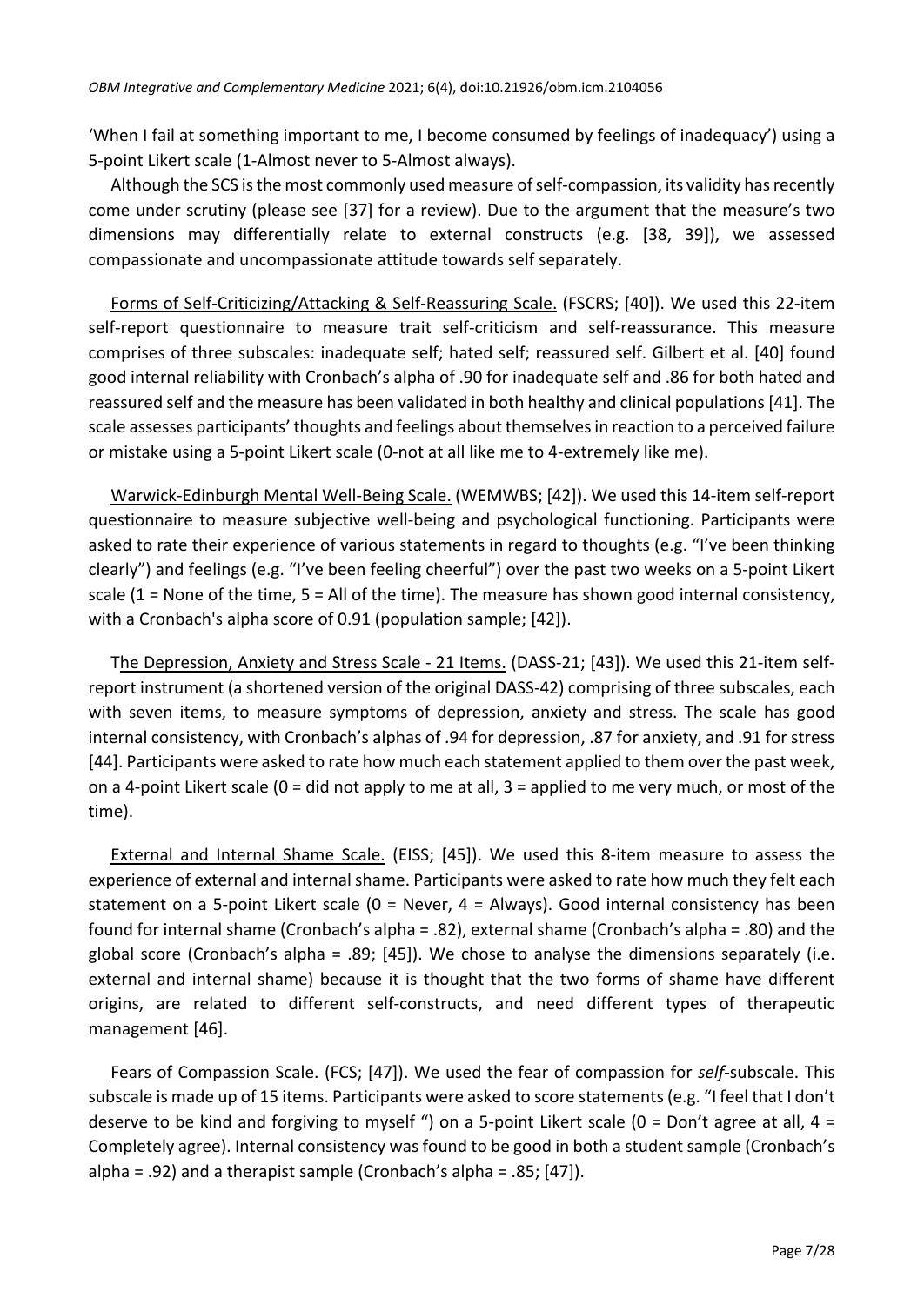Experience of Close Relationships - Short Form. (ECR-S; [48]). We used this 12 item self-report adult attachment style questionnaire to measure two key dimensions of attachment, the degree to which one feels anxious in attachment relationships (e.g.,' I need a lot of reassurance that I am loved by my partner'.), and the degree to which one feels avoidant (e.g., 'I try to avoid getting too close to my partner'.). Participants were asked to respond on a 7-point Likert scale (1=disagree strongly, 7=agree strongly) with a score of 4 as neutral. Internal consistency, as measured by Cronbach's alpha, was found to be good for both avoidance (.94) and anxiety (.91).

# *2.5 Participants*

Although 249 participants initially signed our consent forms, 179 went on to complete the preintervention measures. From these, 50 participants completed the intervention. Please see figure 2 for the flow diagram of participant engagement across the study.



**Figure 2** Flow diagram of participant completion rate.

# *2.6 Data Analysis*

The analyses were all conducted using SPSS version 26. Participants with missing pre intervention/waiting list questionnaire data were not included in the analysis. Extreme outliers were identified using box plots and removed. Removing milder outliers did not create any difference in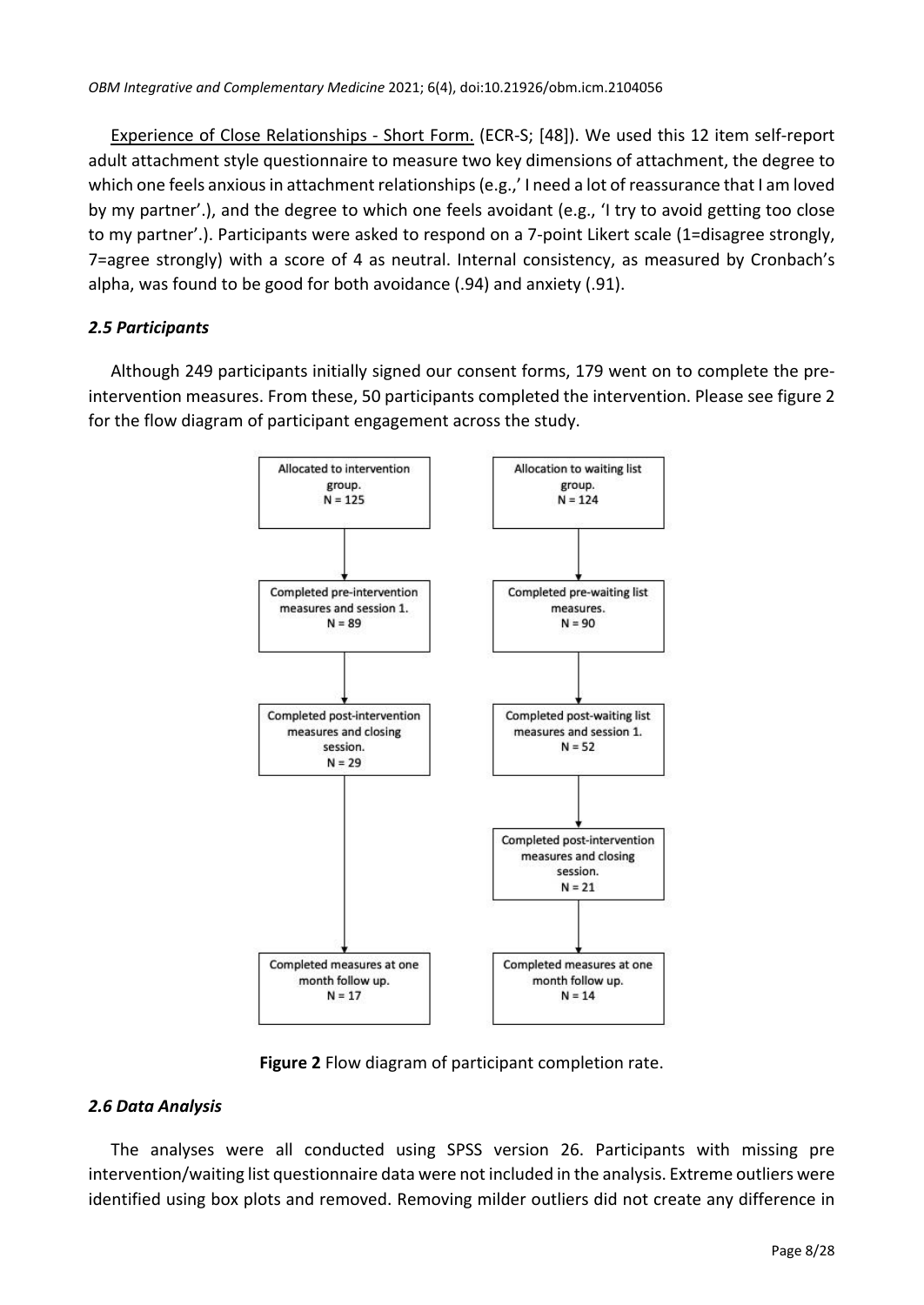the test results and so we chose to include them. We reviewed skewness and kurtosis on all measures (pre and post intervention) and found that 37.5% of the variables were significantly different from a normal distribution (using the Shaprio-Wilk test). We therefore decided to use the bootstrap sampling method (95% bias corrected and accelerated confidence intervals based on 1,000 samples) on all t-tests and correlations to overcome this [49]. For our repeated-measures analyses, where the assumption of sphericity was violated (tested using Mauchley's test of sphericity), we corrected the degrees of freedom using the Greenhouse-Geisser procedure. For our between-subjects' analyses, where the assumption of equal variance was violated (tested using the Levene's test of equal variance), the degrees of freedom were also corrected. We chose to not adjust for multiple comparisons because, as the results were complementary towards the same hypothesis, there was reduced risk of false positives [50]. However, we have marked where the result would have remained significant after correcting for this for completeness. Effect sizes for the ANOVAs were calculated using partial eta squared ( $\eta^2$ p), with  $\eta^2$ p = 0.01 referring to a small effect size, 0.06 to a medium effect size and 0.14 to a large effect size [51]. The effect sizes for the t tests were calculated using Cohen d, with 0.2 indicating a small effect, 0.5 a medium effect and 0.8 a large effect [52].

# **3. Results**

# *3.1 Assessment of Feasibility*

We found that 27.93% of the original 179 participants who completed the pre-intervention measures went on to complete the intervention and post-intervention measures (29 from the intervention group and 21 from the waiting list group). Out of these 179 participants, 68 (38%) completed 1 session, 26 (14.5%) completed 2 sessions, 18 (10.1%) completed 3 sessions, 22 (12.3%) completed 4 sessions and 45 (25.1%) completed all 5. The number of sessions completed by the 179 participants, significantly correlated with baseline self-compassion, well-being, shame, inadequate, reassured, and hated self, depression, anxiety, and fear of compassion. Please see table 2 for a summary of the correlations.

|                          | No. sessions | Std. Error | <b>BCa 95% CIs</b> |
|--------------------------|--------------|------------|--------------------|
| Compassionate attitude   | 0.15         | 0.08       | $[-0.00, 0.30]$    |
| Uncompassionate attitude | $-0.20*$     | 0.08       | $[-0.35, -0.06]$   |
| Well-being               | $0.23**$     | 0.08       | [0.05, 0.40]       |
| <b>External shame</b>    | $-0.19*$     | 0.08       | $[-0.33, -0.03]$   |
| Internal shame           | $-0.21**$    | 0.07       | $[-0.35, -0.07]$   |
| Inadequate self          | $-0.18*$     | 0.08       | $[-0.33, -0.03]$   |
| Reassured self           | $0.17*$      | 0.08       | [0.01, 0.31]       |
| Hated self               | $-0.18*$     | 0.08       | $[-0.33, -0.03]$   |
| Depression               | $-0.20*$     | 0.07       | $[-0.33, -0.06]$   |
| Anxiety                  | $-0.10$      | 0.08       | $[-0.24, 0.05]$    |
| <b>Stress</b>            | $-0.06$      | 0.08       | $[-0.20, 0.07]$    |

**Table 2** Pearson correlations between number of sessions completed and baseline measures.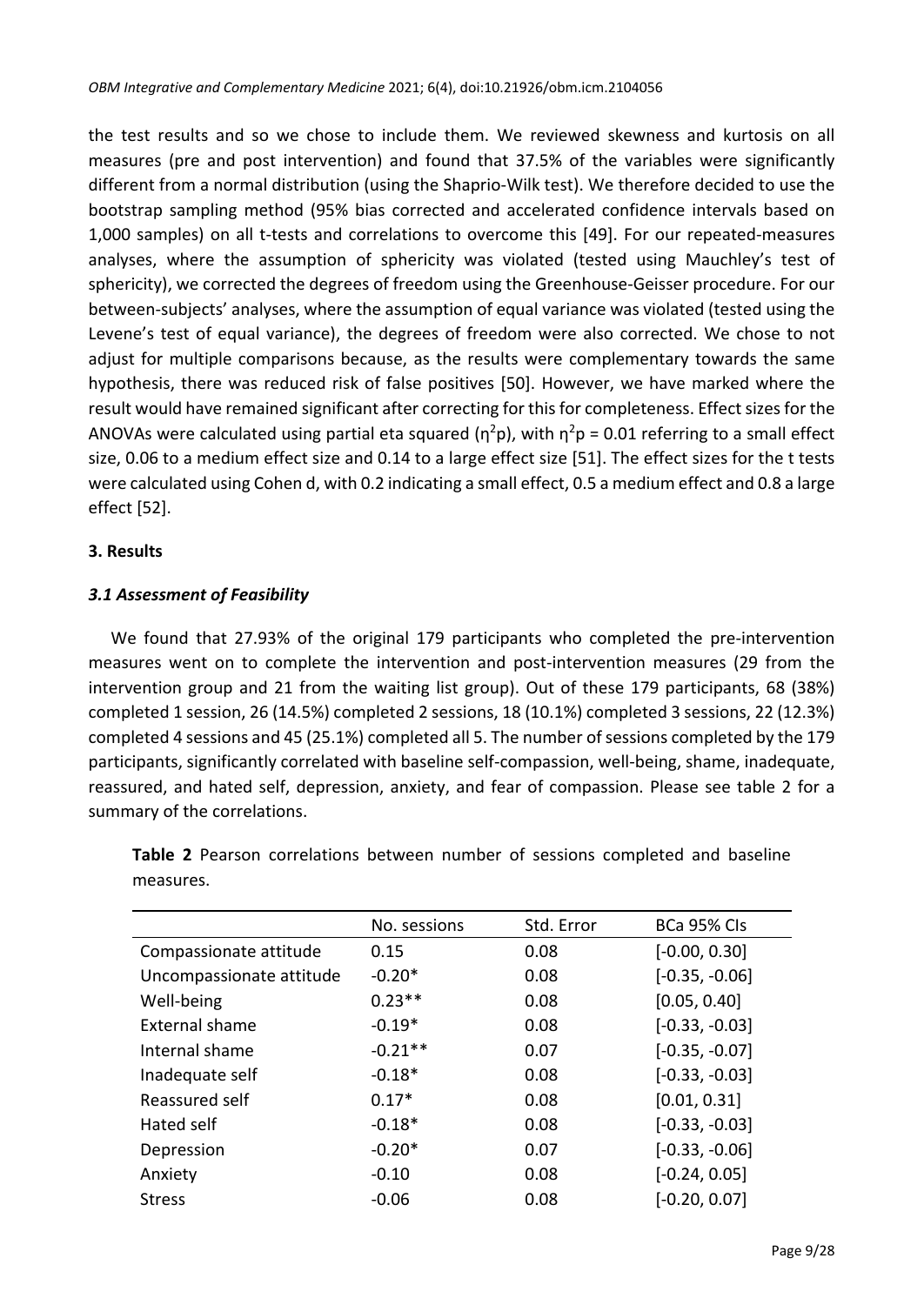| Fear of compassion  | $-0.12$ | 0.08 | $[-0.27, 0.04]$ |
|---------------------|---------|------|-----------------|
| Avoidant attachment | 0.01    | 0.07 | $[-0.13, 0.15]$ |
| Anxious attachment  | $-0.08$ | 0.07 | $[-0.22, 0.06]$ |

Please note: Bootstrapping completed with 1,000 samples. \*=p<.05, \*\*=p<.001.

We used this information to create a hierarchal regression model (i.e., in order of correlation strength). At step one, we included well-being as a predictor variable and found that it significantly predicted 5% of the variance in sessions completed. In step 2 we added "internal shame". However, it did not significantly add to the explanation of the variance. We therefore stopped entering predictor variables at this step. Please see table 3 for a summary for the regression statistics.

|        |                | b       | <b>BCa 95% CI</b> | SE B | β      | р    |
|--------|----------------|---------|-------------------|------|--------|------|
| Step 1 |                |         |                   |      |        |      |
|        | Constant       | 0.92    | $[-0.51, 2.11]$   | 0.68 |        | 0.18 |
|        | Well-being     | 0.04    | [0.01, 0.08]      | 0.02 | .23    | 0.01 |
| Step 2 |                |         |                   |      |        |      |
|        | Constant       | 2.19    | [0.23, 3.91]      | 0.95 |        | 0.02 |
|        | Well-being     | 0.03    | [0.01, 0.07]      | 0.02 | .17    | 0.05 |
|        | Internal shame | $-0.07$ | $[-0.14, 0.01]$   | 0.04 | $-.14$ | 0.72 |

**Table 3** Linear model of predictors of number of sessions completed.

Please note:  $R^2$  = .05 for step 1;  $\Delta R^2$  = .02 (p = .08); Confidence intervals and standard errors based on 1,000 samples.

Out of the 50 participants (29 from the intervention group and 21 from the waiting list group) who completed the pre intervention measures and the intervention and post intervention measures, 40 completed all 5 sessions (80%), 9 completed 4 sessions (18%) and 1 completed 3 sessions(2%). Descriptive data regarding practice frequency is presented in table 4 and showed that the majority of participants practiced the exercises between 1-4 times a week (similarly to previous studies, e.g., [23]). When asked about the helpfulness of the practices, the majority of participants (between 62-84% across the 4 weeks and increasing week by week) considered them as "quite helpful" or "very helpful". As to whether they were able to act or feel as their compassionate self over the week, participants responded "yes" at a rate between 82-90% (depending on the week).

|                 | Week 1    |    | Week 2                   |    | Week 3         |    | Week 4         |    |
|-----------------|-----------|----|--------------------------|----|----------------|----|----------------|----|
|                 | Frequency | %  | Frequency                | %  | Frequency      | %  | Frequency      | %  |
| Never           |           |    | 5                        | 10 | $\overline{2}$ | 4  | 5              | 10 |
| 1-2 times       | 9         |    | 18 13                    | 26 | -19            | 38 | 20             | 40 |
| 3-4 times       | 21        |    | 42 18                    | 36 | - 17           |    | 34 14          | 28 |
| 5 or 6 times    | 10        | 20 | - 10                     | 20 | - 7            | 14 |                | 14 |
| 7 or more times | - 5       | 10 | $\overline{\phantom{a}}$ | 4  | 3              | 6  | $\overline{2}$ | 4  |
| <b>Missing</b>  | 4         |    | 7                        | 4  | $\mathcal{L}$  | Δ  |                | 4  |

**Table 4** Frequency of reported practice across the four weeks.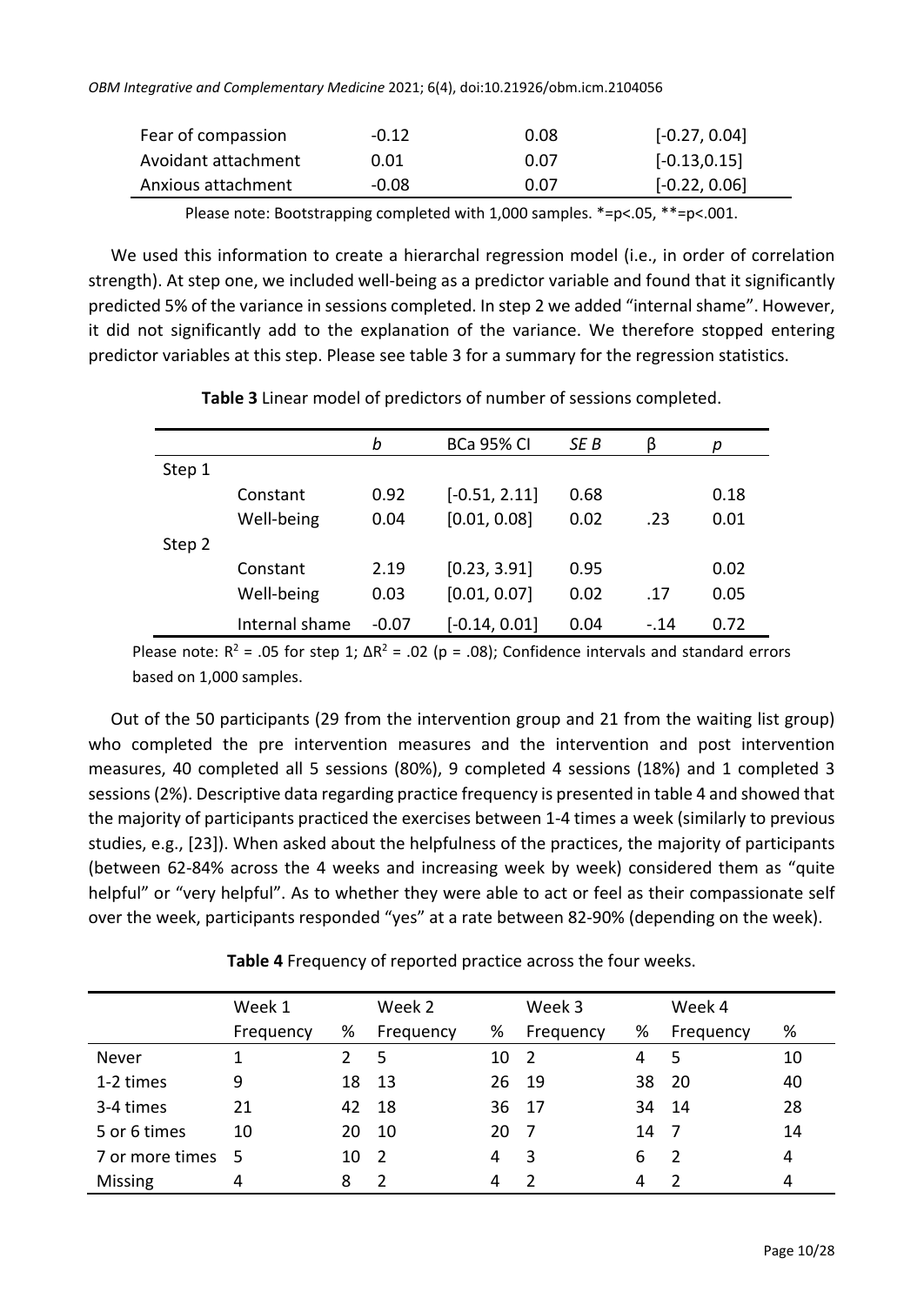### *3.2 Waitlist-Control Analysis*

Out of the 179 participants who completed the pre-intervention questionnaires, 81 participants went on to complete the post-intervention / post-waiting list questionnaires(45.25%). Independent samples t-tests showed that completers scored significantly higher on baseline measures of selfreported "well-being" (WEMWBS) and "reassured self" (FSCRS) but lower on scores of self-reported "depression" (DASS) and "internal and external shame" (EISS), compared to non-completers. We found no significant differences between groups on demographic characteristics using chi squared. Please see table 5 for the details of the significant test results.

**Completers** (n=81) Noncompleters (n=98) Measure Mean (SD) Mean (SD) Difference BCa 95% CI t-test *d* Well-being 43.01 (8.44) 39.66 (8.64) -3.35 -5.94, -.83 *t*(177)= -2.61, *p*= .01 -0.39 Reassured self 16.49 (6.27) 14.27 (6.14) -2.23 -3.91, -.57 *t*(177)= -2.39, *p*= .02 -0.36 Depression 13.11 (9.97) 17.10 (10.81) 3.99 .90, 7.08 *t*(177)= 2.55, *p*= .01 0.38 Internal shame 7.63 (3.45) 9.09 (3.54) 1.46 .48, 2.48 *t*(177)= 2.78, *p*= .01 0.42 External shame 7.37 (3.60) 8.47 (3.35) 1.1 .09, 2.18 *t*(177)= 2.11, *p*= .04 0.32

**Table 5** Statistically significant t-tests between the "completers" and "non-completers" of the waitlist-control design.

Please note: Bootstrapping method based on 1,000 samples.

Out of the 81 participants who completed the pre and post measures, 29 participants were from the intervention group and 52 were from the waitlist control group. Chi squared analyses showed that there were no significant differences in demographic characteristics between the groups apart from "current work status" and "previous therapeutic experience". These are detailed in Additional materials.

Independent samples t-tests of the baseline outcome measures (i.e. pre-intervention) showed no significant differences apart from self-reported "anxiety" (DASS) which was higher (mean difference = 4.57, BCa 95% CI = .87, 8.14) in the intervention group [*t*(79) = 2.50, *p* = .03, *d*=0.6]. However, we did not feel there was a strong enough theoretical basisto include this as a confounder in subsequent analysis.

We employed a  $2 \times 2$  mixed ANOVA design with the two conditions (intervention vs. waitlist control) as the between-group factor and time (pre and post intervention) as the within-group factor investigating different effects between conditions. Please see figure 3 for the results of the mixed model ANOVAs. The tests showed that for every outcome variable there was a significant effect of time and a significant time x group interaction. There was no significant effect of group for any of the analyses apart from for compassionate and uncompassionate attitude towards self. Paired samples t tests (using the bootstrapping method) were used with each group to assess effect of time within each group. There was a significant difference between time points for all the measures used for the intervention group (with the majority of effect sizes ranging between medium and large. Please see table 6 for details) but there were no significant differences between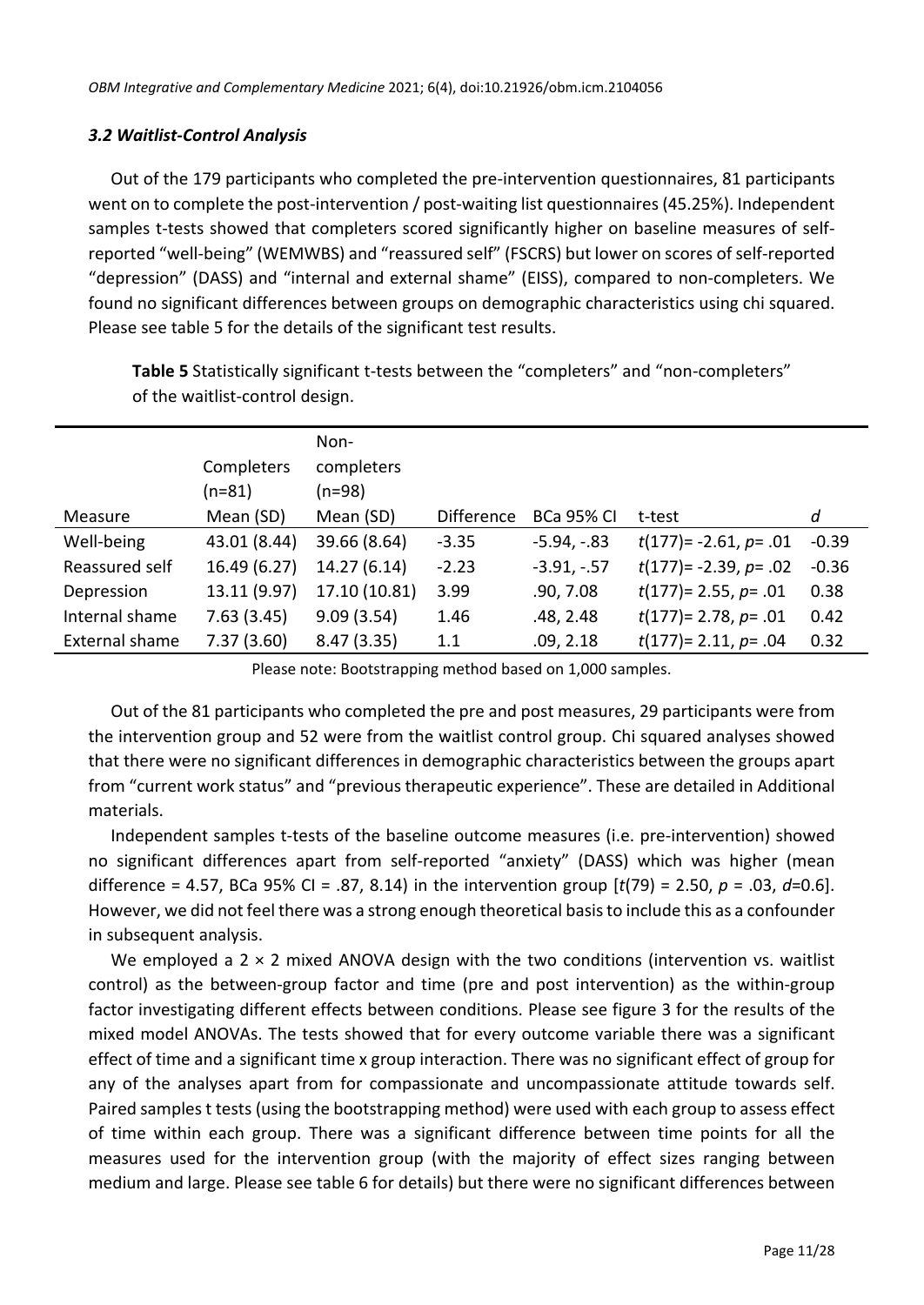time points for the waitlist-control group, apart from for fear of self-compassion which showed a significant increase.



**Figure 3** Pre- and post-intervention / waitlist (bootstrapped) means for all the outcome measures. Error bars  $= +/- 1$  standard error.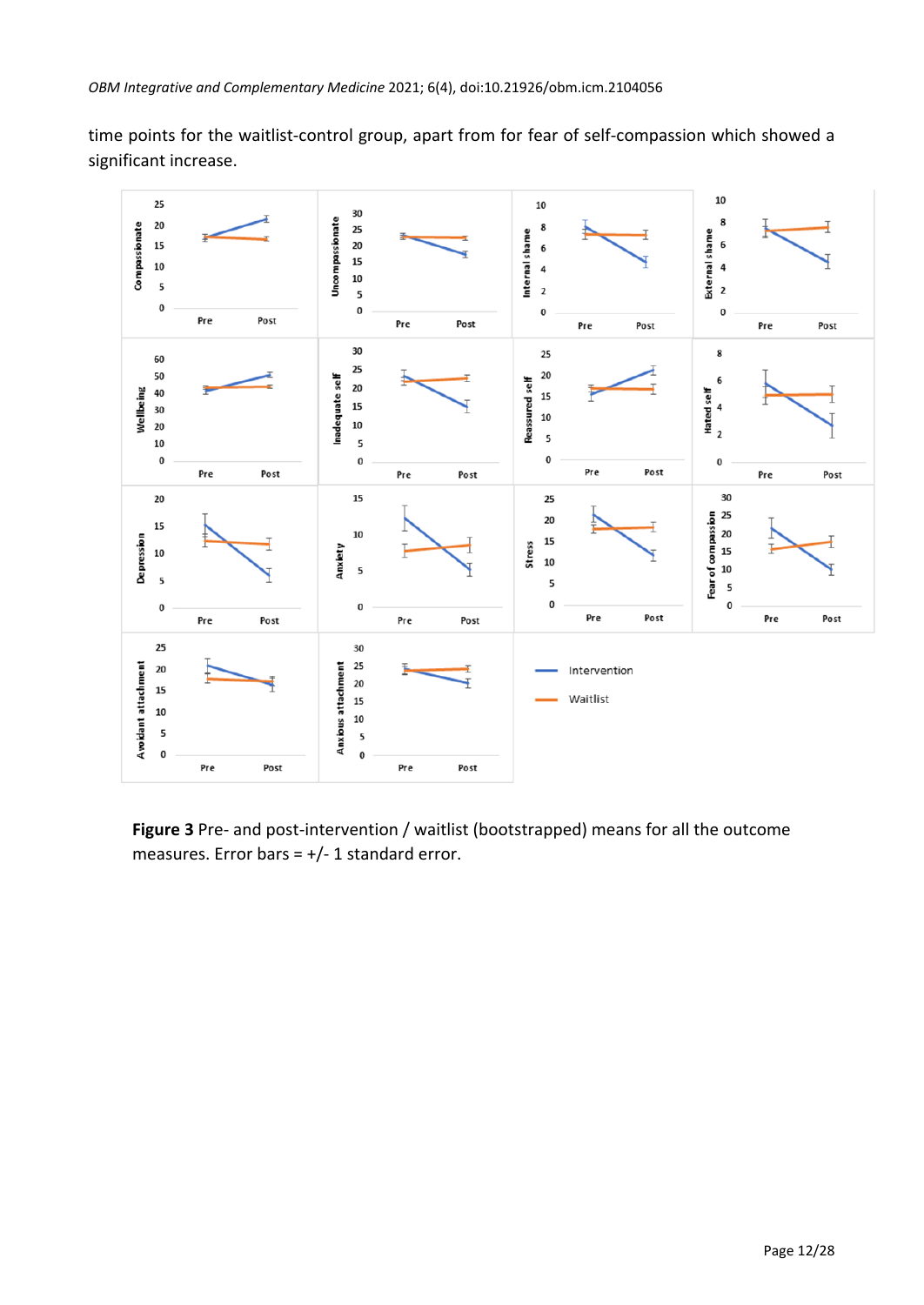|                            |                | Intervent<br>ion<br>$(n=29)$ | Waitlist<br>$(n=52)$ |                                        |                                              |                                                                                                                                               |                                                                                    |                   |  |
|----------------------------|----------------|------------------------------|----------------------|----------------------------------------|----------------------------------------------|-----------------------------------------------------------------------------------------------------------------------------------------------|------------------------------------------------------------------------------------|-------------------|--|
| Measure                    | Time           | Mean<br>(SD)                 | Mean (SD)            | Time                                   | Group                                        | Time x Group                                                                                                                                  | Significant post-hoc<br>paired t-test                                              | <b>BCa 95% CI</b> |  |
| T1<br>Compassionate        |                | 17.10<br>(5.02)              | 17.35 (4.12)         | $F(1, 79) =$<br>18.49, $p<.000$ ,      | $F(1, 79) = 6.73,$                           | 79)<br>(1,<br>F <sub>1</sub><br>$=$ 289.13, p<.000,                                                                                           | Intervention group<br>T1 < T2                                                      | $[-7.00, -2.48]$  |  |
| attitude<br>T <sub>2</sub> |                | 21.69<br>(4.29)              | 16.83(4.21)          | $\eta^2 p = 19$                        | $p=0.01, \eta^2 p=.08$                       | $\eta^2 p = 27$                                                                                                                               | $t(28) = -4.12, p = 0.01, d =$<br>0.79                                             |                   |  |
| Uncompassion-              | T1             | 23.41<br>(4.21)              | 22.94 (4.31)         | $F(1, 79) =$                           | $F(1, 79) = 6.35, F(1, 79) = 34.70, T1 > T2$ |                                                                                                                                               | Intervention group                                                                 |                   |  |
| ate attitude               | T <sub>2</sub> | 17.55<br>(5.19)              | 22.67 (4.36)         | 41.71, $p<.000$ ,<br>$\eta^2 p = 35$   |                                              |                                                                                                                                               | $p=.01, \eta^2 p=.07$ $p<.000, \eta^2 p=.31$ $t(28) = 5.27, p=.002, d$<br>$= 1.00$ | [3.80, 8.10]      |  |
|                            | T1             | 8.10<br>(3.62)               | 7.37(3.37)           | $F(1, 79) =$                           |                                              | $F(1, 79) = 17.13, T1 > 72$                                                                                                                   | Intervention group                                                                 |                   |  |
| <b>Internal Shame</b>      | T <sub>2</sub> | 4.76<br>(3.08)               | 7.33(3.36)           | 17.94, p <. 000, ns<br>$\eta^2 p = 19$ |                                              |                                                                                                                                               | $p<.000$ , $\eta^2 p = 18$ $t(28) = 3.94$ , $p = .005$ , $d =$<br>0.66             | [1.72, 5.00]      |  |
|                            | T1             | 7.52<br>(4.44)               | 7.29(3.08)           | $F(1, 79) = 9.60,$                     |                                              | $F(1, 79) = 15.43$ , T1>T2                                                                                                                    | Intervention group                                                                 |                   |  |
| External shame             | T <sub>2</sub> | 4.59<br>(3.51)               | 7.63(3.53)           | $p = .003,$<br>$\eta^2 p$ ns<br>$=.11$ |                                              |                                                                                                                                               | $p<.000$ , $\eta^2 p = 0.16$ t (28) = 3.27, p=0.2, d =<br>0.62                     | [1.30, 4.62]      |  |
| Well-being                 | T1             | 43.89*<br>(7.03)             | 44.11* (7.01)        |                                        | ns                                           | $p<.000$ , $\eta^2 p = 14$ T1 <t2< td=""><td><math>F(1, 79) = 12.34</math>, Intervention group</td><td><math>[-9.16, -3.41]</math></td></t2<> | $F(1, 79) = 12.34$ , Intervention group                                            | $[-9.16, -3.41]$  |  |

**Table 6** Mean scores, standard deviations, and statistics for both groups at pre- and post-intervention.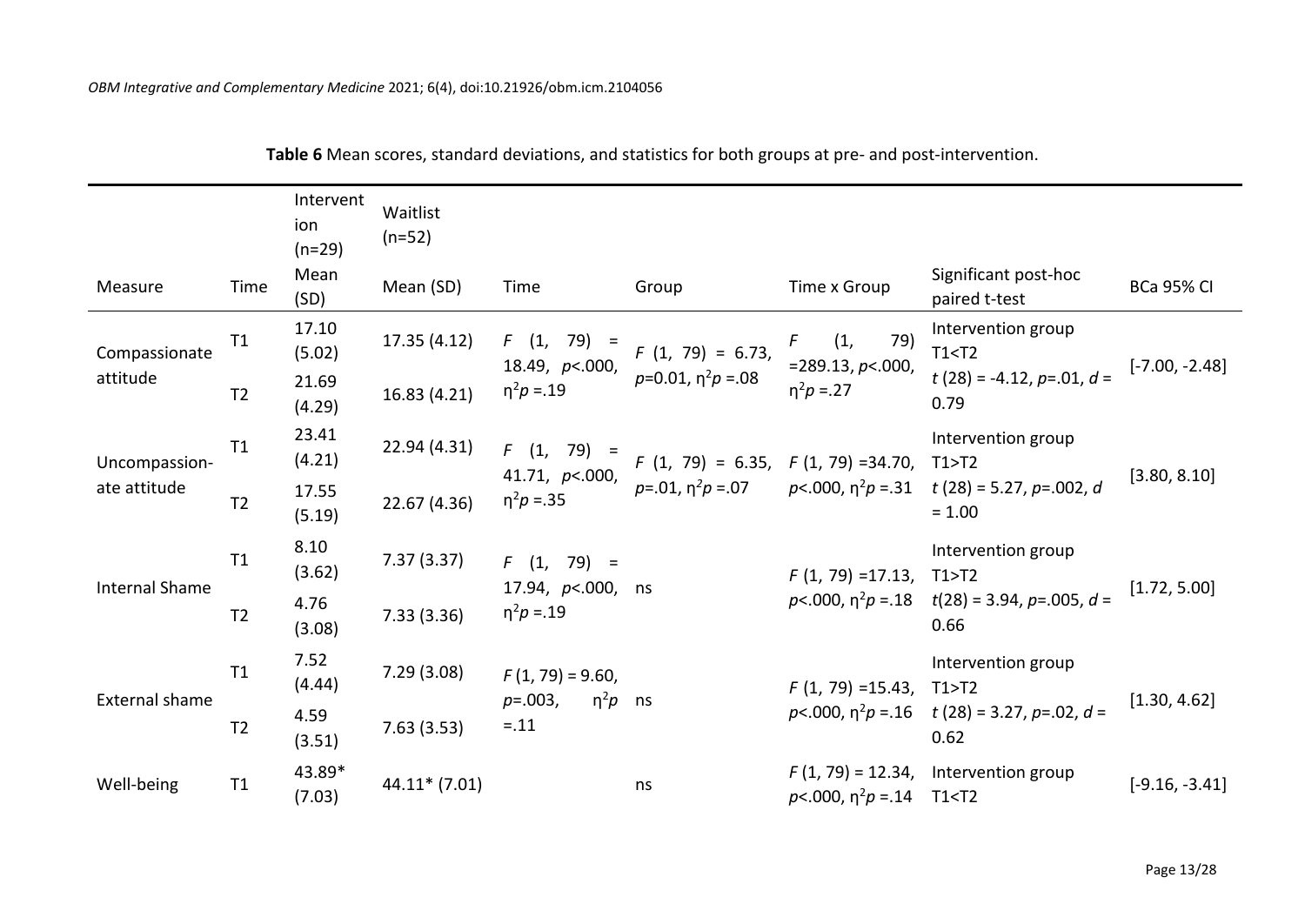*OBM Integrative and Complementary Medicine* 2021; 6(4), doi:10.21926/obm.icm.2104056

|                                         | T <sub>2</sub> | 50.11<br>(7.82)    | 44.61 (7.01) | $F(1, 76) =$<br>16.93, $p<.000$ ,<br>$\eta^2 p = 18$    |    |                                                                                                                                                                                                                                     | $t(26) = -4.29$ , p=.001, d<br>$= 0.60$                                                   |                  |
|-----------------------------------------|----------------|--------------------|--------------|---------------------------------------------------------|----|-------------------------------------------------------------------------------------------------------------------------------------------------------------------------------------------------------------------------------------|-------------------------------------------------------------------------------------------|------------------|
| T1<br>Inadequate self<br>T <sub>2</sub> |                | 23.52<br>(7.97)    | 21.94(7.17)  | $F(1, 79) =$<br>22.13, $p<.000$ , ns                    |    | $F(1, 79) = 32.48$ , T1>T2                                                                                                                                                                                                          | Intervention group                                                                        | [4.73, 12.14]    |
|                                         |                | 15.07<br>(9.12)    | 22.75(7.71)  | $\eta^2 p = 22$                                         |    |                                                                                                                                                                                                                                     | $p<.000$ , $p^2p = .29$ t (28) = 4.33, p <.001, d<br>$= 0.84$                             |                  |
| Reassured self                          | T1             | 15.62<br>(7.07)    | 16.98 (5.79) | $F(1, 79) =$<br>21.39, $p<.000$ , ns                    |    | $F(1, 79) = 22.87$ , T1 <t2< td=""><td rowspan="2">Intervention group<br/><math>p&lt;.000</math>, <math>\eta^2 p = .23</math> t (28) = -4.06, p &lt;.001, d<br/><math>= -0.76</math></td><td><math>[-8.50, -3.26]</math></td></t2<> | Intervention group<br>$p<.000$ , $\eta^2 p = .23$ t (28) = -4.06, p <.001, d<br>$= -0.76$ | $[-8.50, -3.26]$ |
| T <sub>2</sub>                          |                | 21.34<br>(6.53)    | 16.89 (5.70) | $\eta^2 p = 21$                                         |    |                                                                                                                                                                                                                                     |                                                                                           |                  |
| T1<br>Hated self<br>T <sub>2</sub>      |                | $5.82*$<br>(4.97)  | 4.96(4.65)   | $F(1, 78) =$<br>11.63, $p=.001$ , ns<br>$\eta^2 p = 13$ |    | $F(1, 79) = 12.52, T1 > T2$                                                                                                                                                                                                         | Intervention group<br>$p=.001, \eta^2 p=.14$ t (28) = 2.86, p=.008, d<br>$= 0.68$         | [1.08, 5.36]     |
|                                         |                | $2.71*$<br>(3.39)  | 5.02(4.75)   |                                                         |    |                                                                                                                                                                                                                                     |                                                                                           |                  |
| Depression                              | T1             | 14.55<br>(11.32)   | 12.50 (8.49) | $F(1, 79) =$<br>22.15, $p<.001$ , ns                    |    | $F(1, 79) = 16.13, T1 > T2$                                                                                                                                                                                                         | Intervention group                                                                        | [4.34, 13.47]    |
|                                         | T <sub>2</sub> | 5.93<br>(6.53)     | 11.77(7.97)  | $\eta^2 p = 22$                                         |    |                                                                                                                                                                                                                                     | $p<.000$ , $\eta^2 p = 0.17$ t (28) = 3.80, p=002, d<br>$= 0.67$                          |                  |
| Anxiety                                 | T1             | $12.21*$<br>(6.53) | 7.85(6.82)   | $F(1, 78) =$                                            |    | $F(1, 78) = 25.05$ , T1>T2                                                                                                                                                                                                          | Intervention group                                                                        | [4.52, 11.66]    |
|                                         | T <sub>2</sub> | $5.36*$<br>(5.17)  | 8.65(7.28)   | 16.64, $p<.001$ , ns<br>$\eta^2 p = 18$                 |    |                                                                                                                                                                                                                                     | $p<.001$ , $p^2p=.24$ t (27) = 4.20, p=.001, d<br>$= 0.64$                                |                  |
| <b>Stress</b>                           | T1             | 21.66<br>(10.42)   | 18.18 (7.31) |                                                         | ns | $p<.000$ , $\eta^2 p = .22$ T1>T2                                                                                                                                                                                                   | $F(1, 79) = 22.15$ , Intervention group                                                   | [5.34, 14.66]    |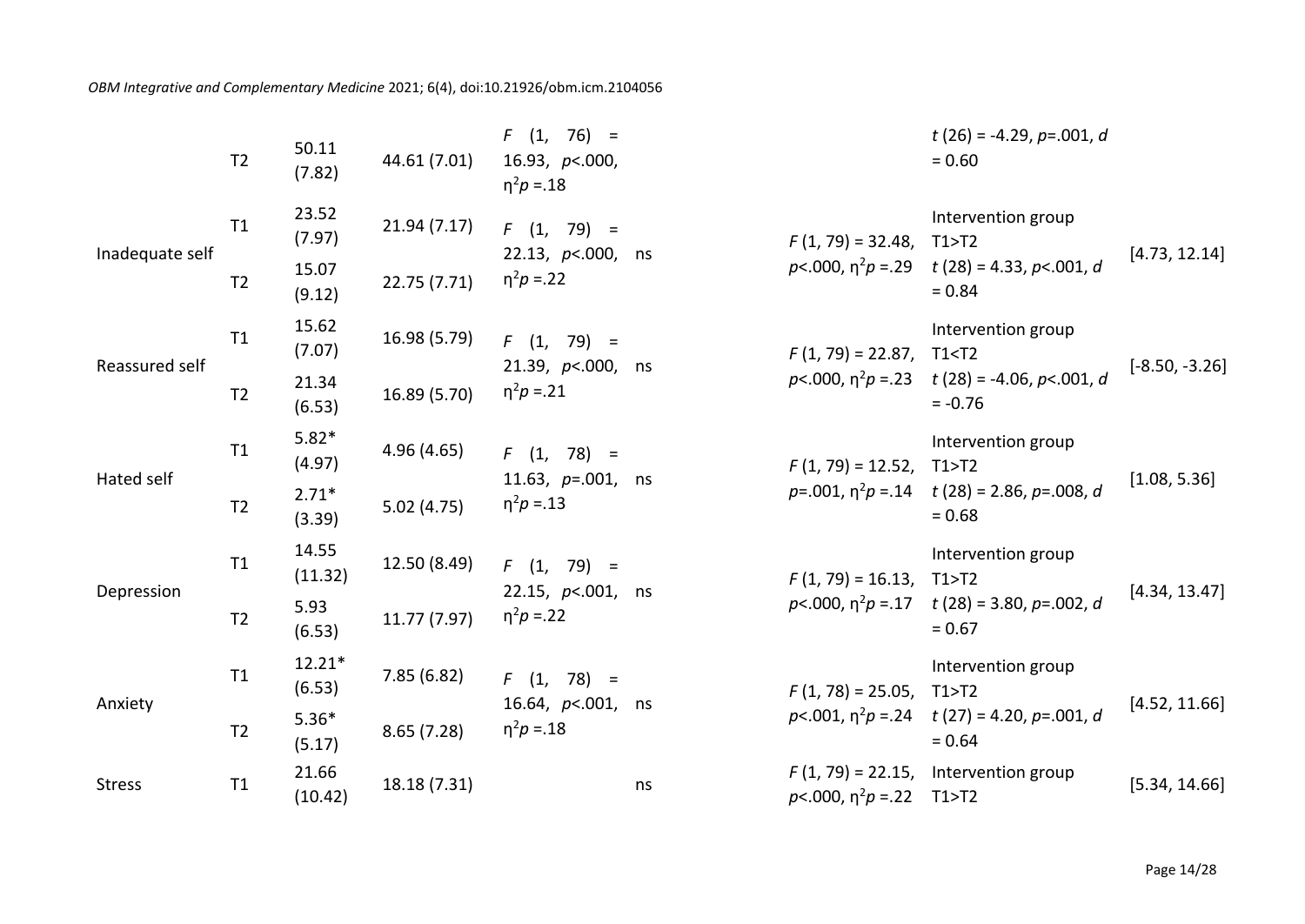*OBM Integrative and Complementary Medicine* 2021; 6(4), doi:10.21926/obm.icm.2104056

|                       | T <sub>2</sub> | 11.86<br>(7.48)  | 18.65 (8.23)  | $(1, 79) =$<br>F.<br>18.34, $p<.000$ ,<br>$\eta^2 p = 19$    |    |                                                        | $t(28) = 4.23, p = .004, d$<br>$= 0.75$                                                                     |               |
|-----------------------|----------------|------------------|---------------|--------------------------------------------------------------|----|--------------------------------------------------------|-------------------------------------------------------------------------------------------------------------|---------------|
|                       | T1             | 21.69<br>(15.13) | 15.85 (9.48)  |                                                              |    |                                                        | Intervention group<br>T1 > T2                                                                               |               |
| Fear of<br>compassion | T <sub>2</sub> | 10.10<br>(9.30)  | 17.92 (11.63) | $F(1, 79) =$<br>13.42, p <. 000, ns<br>$\eta^2 p = 15$       |    | $F(1, 79) = 27.70, 0.72$<br>$p<.000$ , $\eta^2 p = 26$ | $t(28) = 3.87, p = .01, d =$<br>Waiting list group<br>T1 < T2<br>$t(51) = -2.09$ , $p=0.04$ ,<br>$d = 0.28$ | [6.61, 16.96] |
| Avoidant              | T1             | 21.00<br>(9.51)  | 17.94 (7.97)  | $F(1, 79) =$<br>15.77, <i>p</i> <.000, ns<br>$\eta^2 p = 17$ |    | $F(1, 79) = 9.40, T1 > T2$                             | Intervention group                                                                                          | [1.89, 7.56]  |
| attachment            | T2             | 16.52<br>(7.78)  | 17.37 (7.33)  |                                                              |    |                                                        | $p = .003$ , $\eta^2 p = .11$ t (28) = 3.04, p=.026, d<br>$= 0.62$                                          |               |
| Anxious<br>attachment | T1             | 24.31<br>(7.75)  | 23.87 (7.81)  | $F(1, 79) = 5.12,$<br>$p=.03, \eta^2 p=.06$                  | ns | $F(1, 79) = 8.80, T1 > T2$                             | Intervention group                                                                                          | [1.10.7.64]   |
|                       | T <sub>2</sub> | 20.31<br>(7.36)  | 24.40 (7.08)  |                                                              |    |                                                        | $p=.004$ , $\eta^2 p=.10$ t (28) = 2.41, p=.04, d =<br>0.46                                                 |               |

Please note: All means, standard deviations, t-tests and confidence intervals are bootstrapped (1,000 samples); \*=extreme outliers removed before the mean was calculated so N is smaller (indicated in the degree of freedom); p values in bold =did not remain significant after controlling for multiple comparisons using the Bonferroni method.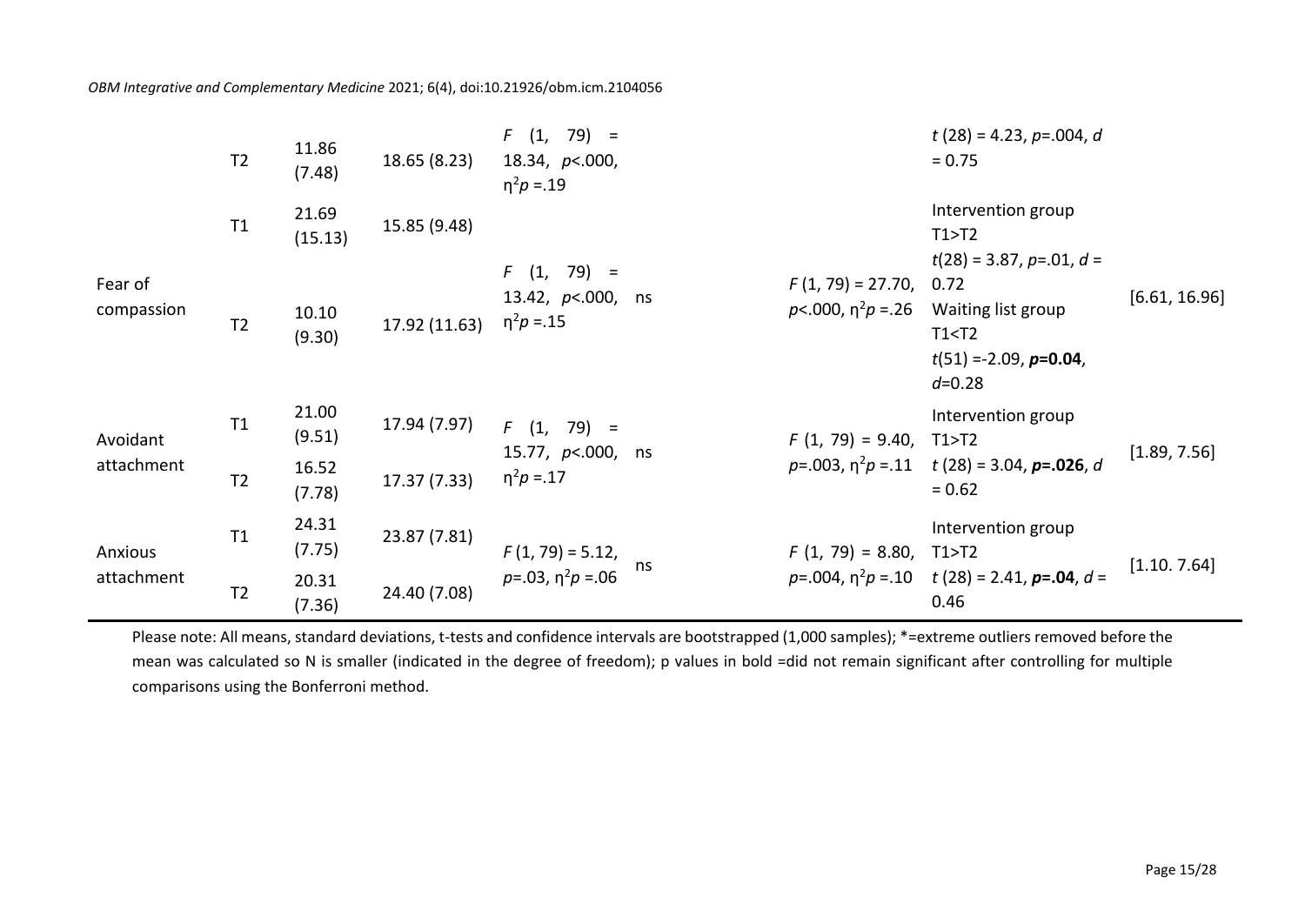### *3.3 Assessing Temporal Change*

We then combined the completers from the intervention group (n=29) to the participants from the waitlist control group that went on to complete the full intervention (n=21) in order to increase power (27.9% of the original 179 that completed the pre-measures). We found no significant difference in baseline outcome measures or demographic characteristics between the intervention completers (n=50) and non-completers (n=129). Out of the 50 participants who completed the intervention, 31 completed the one month follow up questionnaires (17.3% of the original 179).

We employed a repeated measures one-way ANOVA with "time" being the independent variable (pre, post and 1 month follow up). Please see table 7 for the results of the repeated measures ANOVAs which compared the outcome measures over the three time points. The tests showed significant results for all the outcome measures (with large effect sizes for all. Please see table 7 for details). Subsequent paired samplest-tests(with bootstrapping) showed that there were significant differences on all measures between pre and post and pre and follow-up questionnaires (with medium to large effect sizes for all tests). There were no significant differences between post and follow-up questionnaires for any of the measures apart from "fear of compassion" (FCS) which showed further reductions in scores at the one month follow up.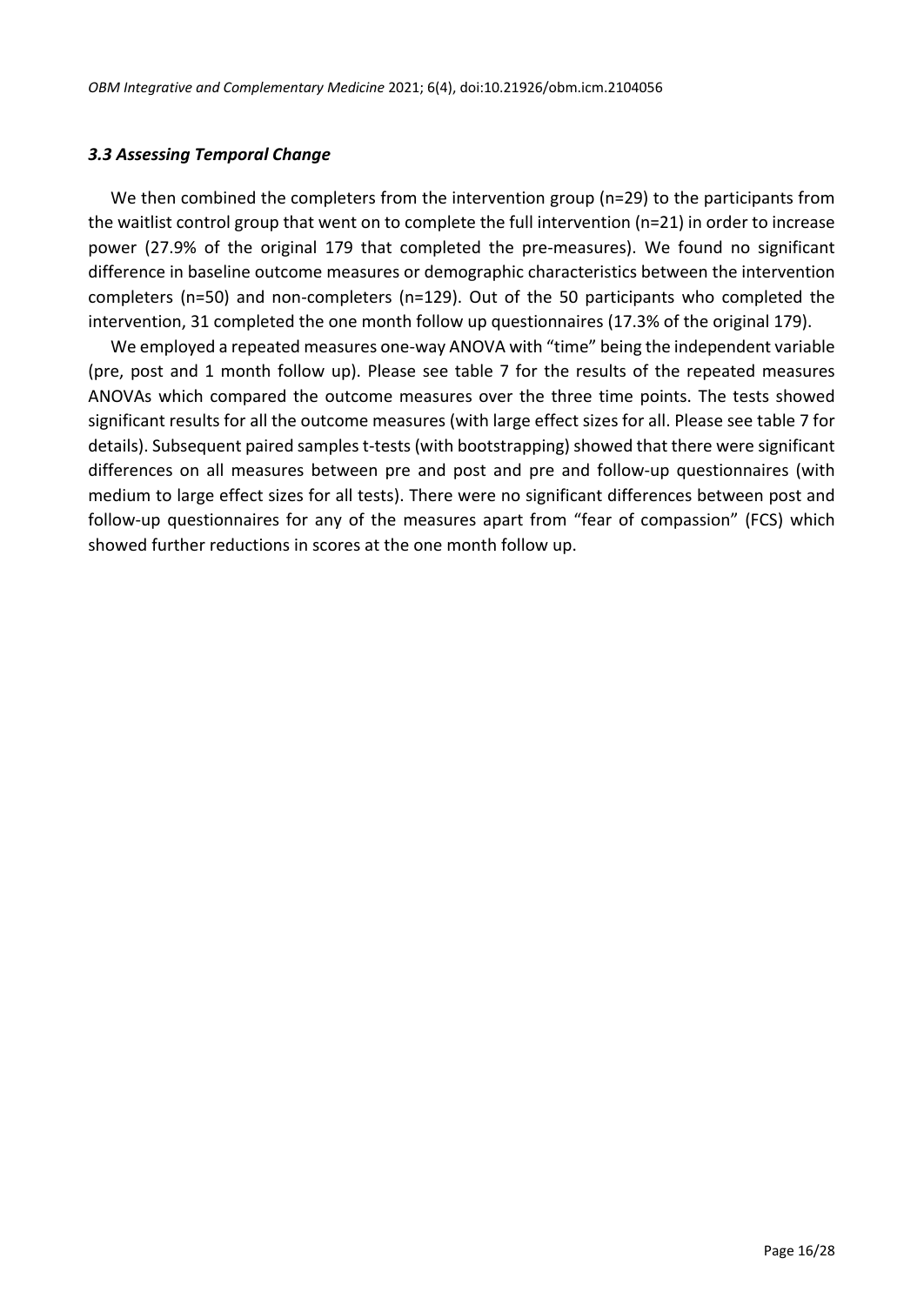| Measure               | Time N         |    | Mean<br>(SD)    | Time                                                              | Significant post-hoc paired t-test                                                 | <b>BCa 95% CI</b> |
|-----------------------|----------------|----|-----------------|-------------------------------------------------------------------|------------------------------------------------------------------------------------|-------------------|
| Compassionate         | T1             | 50 | 17.24<br>(4.41) |                                                                   | T1 <t2: <math="">t(49) = -6.29, <math>p = .001</math>, <math>d = 0.89</math></t2:> | $[-6.02, -3.28]$  |
|                       | T <sub>2</sub> | 50 | 22.42<br>(3.54) | F(1.56, 46.73)<br>28.03,<br>$\equiv$<br>$p<.001$ , $\eta^2 p=.48$ | T1 <t3: <math="">t(30) = -6.07, <math>p = .001</math>, <math>d = 1.09</math></t3:> | $[-8.00, -4.14]$  |
|                       | T <sub>3</sub> | 31 | 22.23<br>(3.65) |                                                                   | $T2 < T3$ : ns                                                                     | ns                |
| Uncompassionate       | T1             | 50 | 22.80<br>(4.19) |                                                                   | T1>T2: $t(49) = 7.11$ , $p = .001$ , $d = 1.01$                                    | [4.16, 7.16]      |
|                       | T <sub>2</sub> | 50 | 17.24<br>(4.62) | F(1.56, 46.78)<br>$= 32.93,$<br>$p<.001$ , $\eta^2 p=.52$         | T1>T3: $t(30) = 6.39$ , $p=.001$ , $d = 1.15$                                      | [4.92, 9.07]      |
|                       | T <sub>3</sub> | 31 | 15.83<br>(4.07) |                                                                   | $T2 > T3$ : ns                                                                     | ns                |
| <b>Internal Shame</b> | T1             | 50 | 7.82<br>(3.39)  |                                                                   | T1>T2: $t(49) = 4.27$ , $p=.001$ , $d = 0.77$                                      | [1.46, 3.66]      |
|                       | T <sub>2</sub> | 50 | 4.76<br>(3.11)  | $F(2, 60) = 27.00, p<.001,$<br>$\eta^2 p = .47$                   | T1>T3: $t(30) = 6.88$ , $p=.001$ , $d = 1.24$                                      | [3.11, 5.55]      |
|                       | T <sub>3</sub> | 31 | 4.39<br>(2.55)  |                                                                   | $T2 > T3$ : ns                                                                     | ns                |
| <b>External shame</b> | T1             | 50 | 7.42<br>(3.83)  |                                                                   | T1>T2: $t(49) = 4.27$ , $p = .001$ , $d = 0.60$                                    | [1.46, 3.66]      |
|                       | T <sub>2</sub> | 50 | 4.90<br>(3.44)  | F(1.59, 47.60)<br>$= 15.39,$<br>$p<.001$ , $\eta^2 p=.34$         | T1>T3: $t(30) = 4.06$ , $p=.002$ , $d = 0.73$                                      | [1.90, 4.77]      |
|                       | T <sub>3</sub> | 31 | 4.90<br>(2.55)  |                                                                   | $T2 > T3$ : ns                                                                     | ns                |

**Table 7** Mean scores, standard deviations, and statistics for "completers" at pre-, post-intervention and one month follow up.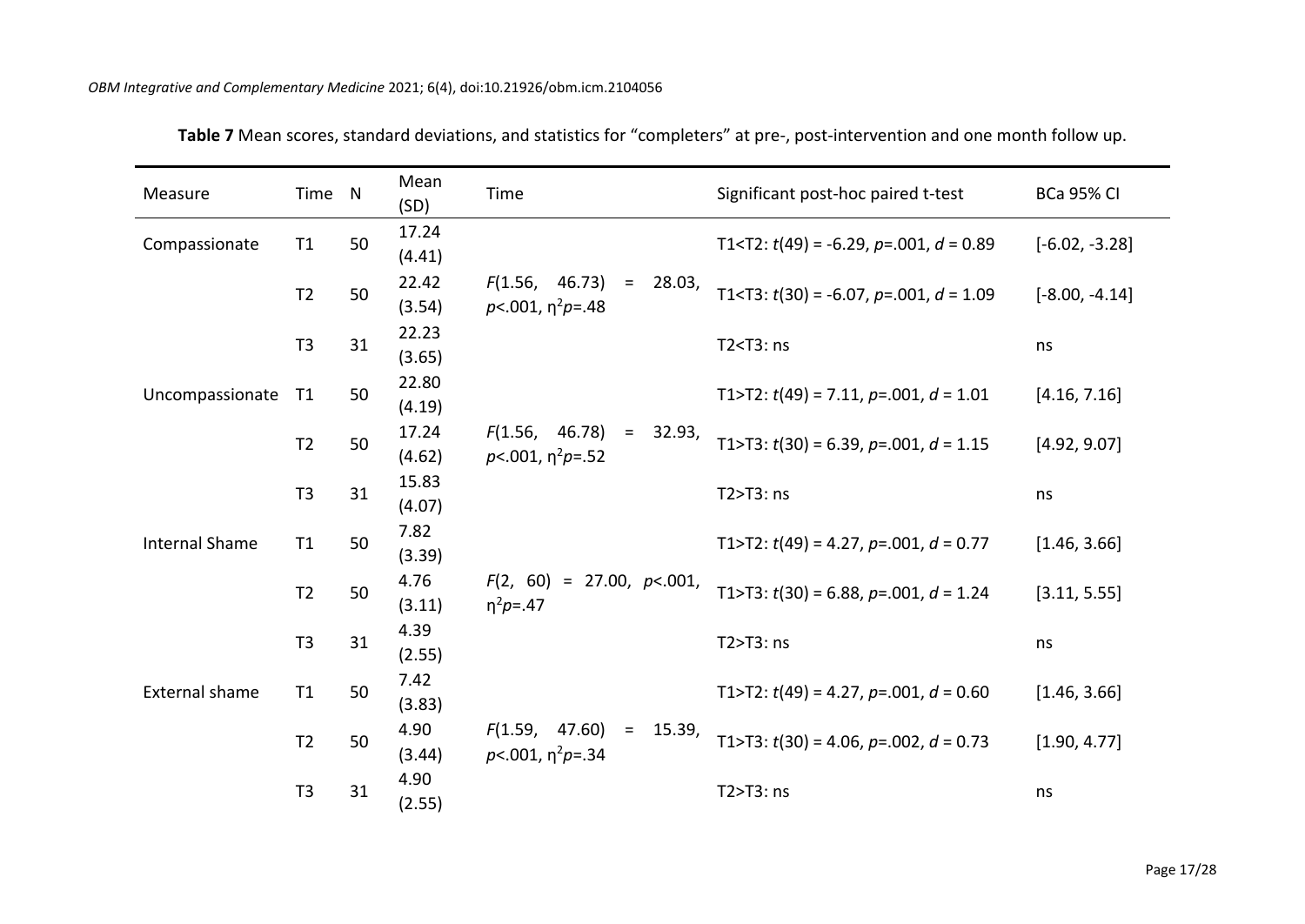| Well-being      | T1             | 49 | 43.53<br>$(7.75)^*$ |                                                        |          |            | T1 <t2: <math="">t(48) = -5.56, <math>p = .001</math>, <math>d = 0.79</math></t2:>    | $[-10.60, -4.78]$ |
|-----------------|----------------|----|---------------------|--------------------------------------------------------|----------|------------|---------------------------------------------------------------------------------------|-------------------|
|                 | T <sub>2</sub> | 49 | 50.98<br>$(6.95)*$  | F(1.39, 40.22)<br>$p<.001$ , $\eta^2 p=.35$            |          | $= 15.70,$ | T1 <t3: <math="">t(29) = -4.34, <math>p &lt; .001</math>, <math>d = 0.79</math></t3:> | $[-12.48, -4.50]$ |
|                 | T <sub>3</sub> | 31 | 51.19<br>(6.66)     |                                                        |          |            | $T2 < T3$ : ns                                                                        | ns                |
| Inadequate self | T1             | 50 | 22.86<br>(7.47)     |                                                        |          |            | T1>T2: $t(49) = 6.49$ , $p = .001$ , $d = 0.92$                                       | [5.90, 10.91]     |
|                 | T2             | 50 | 14.56<br>(8.16)     | F(1.52, 45.55)<br>$p<.001$ , $\eta^2 p=.54$            |          | $= 35.14,$ | T1>T3: $t(30) = 7.20$ , $p=.001$ , $d = 1.29$                                         | [8.47, 14.82]     |
|                 | T <sub>3</sub> | 31 | 12.58<br>(5.95)     |                                                        |          |            | $T2 > T3$ : ns                                                                        | ns                |
| Reassured self  | T1             | 50 | 16.30<br>(6.04)     |                                                        |          |            | T1 <t2: <math="">t(49) = -5.35, <math>p=.001</math>, <math>d = 0.76</math></t2:>      | $[-6.80, -3.36]$  |
|                 | T <sub>2</sub> | 50 | 21.30<br>(5.78)     | F(1.48, 44.26)<br>$p<.001$ , $\eta^2 p=.41$            |          | $= 20.71,$ | T1 <t3: <math="">t(30) = -5.13, <math>p = .002</math>, <math>d = 0.92</math></t3:>    | $[-9.54, -4.51]$  |
|                 | T <sub>3</sub> | 31 | 22.32<br>(4.78)     |                                                        |          |            | $T2 < T3$ : ns                                                                        | ns                |
| Hated self      | T1             | 50 | 5.34<br>(4.85)      |                                                        |          |            | T1>T2: $t(48) = 3.71$ , $p=.001$ , $d = 0.53$                                         | [1.43, 3.71]      |
|                 | T <sub>2</sub> | 49 | 2.57<br>$(3.10)^*$  | $F(1.23, 35.57) = 13.82,$<br>$p<.001$ , $\eta^2 p=.32$ |          |            | T1>T3: $t(30) = 4.63$ , $p<.001$ , $d = 0.83$                                         | [2.48, 6.07]      |
|                 | T <sub>3</sub> | 31 | 2.16<br>(2.67)      |                                                        |          |            | ns                                                                                    | [0.39, 1.94]      |
| Depression      | T1             | 50 | 13.88<br>(10.13)    | F(1.40, 42.10)                                         | $\equiv$ | 13.25,     | T1>T2: $t(49) = 4.28$ , $p=.001$ , $d = 0.61$                                         | [4.32, 10.17]     |
|                 | T <sub>2</sub> | 50 | 6.60<br>(6.72)      | $p<.001$ , $\eta^2 p=.31$                              |          |            | T1>T3: $t(30) = 4.10$ , $p=.002$ , $d = 0.74$                                         | [5.11, 13.81]     |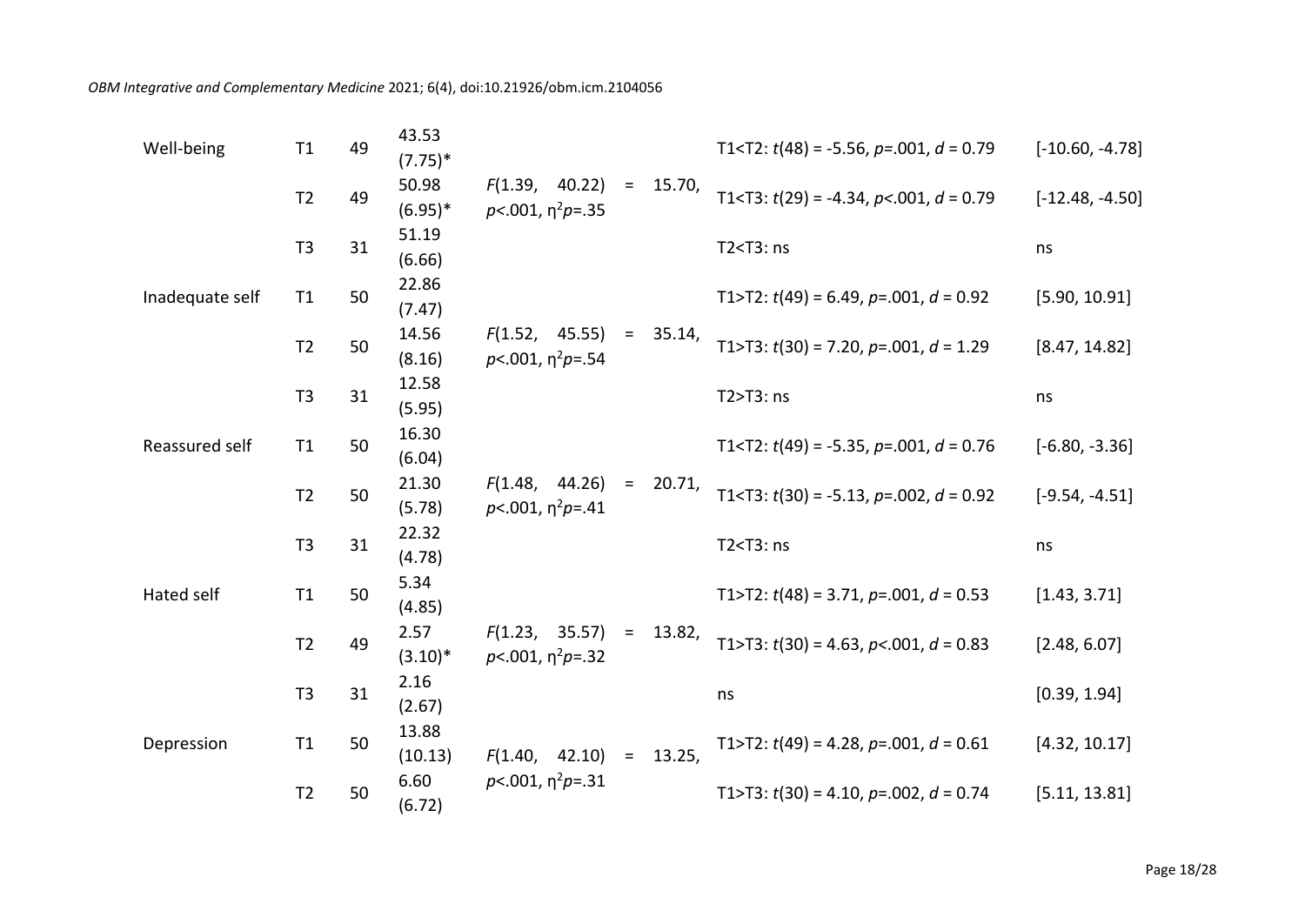|                             | T <sub>3</sub> | 31 | 6.32<br>(4.82)     |                                             |          |            | $T2 > T3$ : ns                                                                       | ns             |
|-----------------------------|----------------|----|--------------------|---------------------------------------------|----------|------------|--------------------------------------------------------------------------------------|----------------|
| Anxiety                     | T1             | 48 | 10.45<br>$(8.93)*$ |                                             |          |            | T1>T2: $t(47) = 5.07 p < .001, d = 0.73$                                             | [4.04, 9.11]   |
|                             | T <sub>2</sub> | 48 | 4.00<br>$(3.67)^*$ | F(1.21, 33.75)<br>$p<.001$ , $\eta^2 p=.39$ | $\equiv$ | 18.10,     | T1>T3: $t(30) = 4.11$ , $p < .001$ , $d = 0.74$                                      | [4.11, 11.857] |
|                             | T <sub>3</sub> | 31 | 4.58<br>(5.27)     |                                             |          |            | $T2 > T3$ : ns                                                                       | ns             |
| <b>Stress</b>               | T1             | 50 | 20.12<br>(9.77)    |                                             |          |            | T1>T2: $t(49) = 5.93$ , $p=.001$ , $d = 0.84$                                        | [6.09, 11.71]  |
|                             | T <sub>2</sub> | 50 | 11.28<br>(6.50)    | F(1.62, 48.54)<br>$p<.001$ , $\eta^2 p=.43$ | $=$      | 22.87,     | T1 <t3: <math="">t(30) = 5.38, <math>p=.001</math>, <math>d = 0.97</math></t3:>      | [7.00, 14.27]  |
|                             | T <sub>3</sub> | 31 | 11.23<br>(6.60)    |                                             |          |            | $T2 > T3$ : ns                                                                       | ns             |
| Fear of self-<br>compassion | T1             | 50 | 20.64<br>(14.42)   |                                             |          |            | T1>T2: $t(49) = 5.45$ , $p=.001$ , $d = 0.77$                                        | [7.34, 15.32]  |
|                             | T <sub>2</sub> | 50 | 9.66<br>(8.29)     | F(1.33, 38.59)<br>$p<.001$ , $\eta^2 p=.44$ | $=$      | 22.66,     | T1 <t3: <math="">t(29) = 5.85, <math>p &lt; .001</math>, <math>d = 0.99</math></t3:> | [10.82, 21.18] |
|                             | T <sub>3</sub> | 29 | 6.41<br>$(5.16)^*$ |                                             |          |            | T2 <t3: <math="">t(29) = 3.04, <math>p=.01</math>, <math>d = 0.44</math></t3:>       | [1.19, 6.25]   |
| Avoidant<br>attachment      | T1             | 50 | 20.08<br>(8.24)    |                                             |          |            | T1>T2: $t(49) = 4.27$ , $p = .002$ , $d = 0.60$                                      | [2.14, 5.90]   |
|                             | T <sub>2</sub> | 50 | 16.12<br>(6.81)    | F(1.23, 36.94)<br>$p=.001, \eta^2 p=.28$    |          | $= 11.55,$ | T1 <t3: <math="">t(30) = 3.66, <math>p=.02</math>, <math>d = 0.66</math></t3:>       | [2.62, 7.65]   |
|                             | T <sub>3</sub> | 31 | 16.48<br>(6.96)    |                                             |          |            | $T2 < T3$ : ns                                                                       | ns             |
| Anxious<br>attachment       | T1             | 50 | 24.33<br>(7.77)    | F(1.48, 44.40)<br>$p=.001, \eta^2 p=.26$    | $\equiv$ | 10.37,     | T1>T2: $t(49) = 3.90$ , $p = .003$ , $d = 0.55$                                      | [2.19, 6.58]   |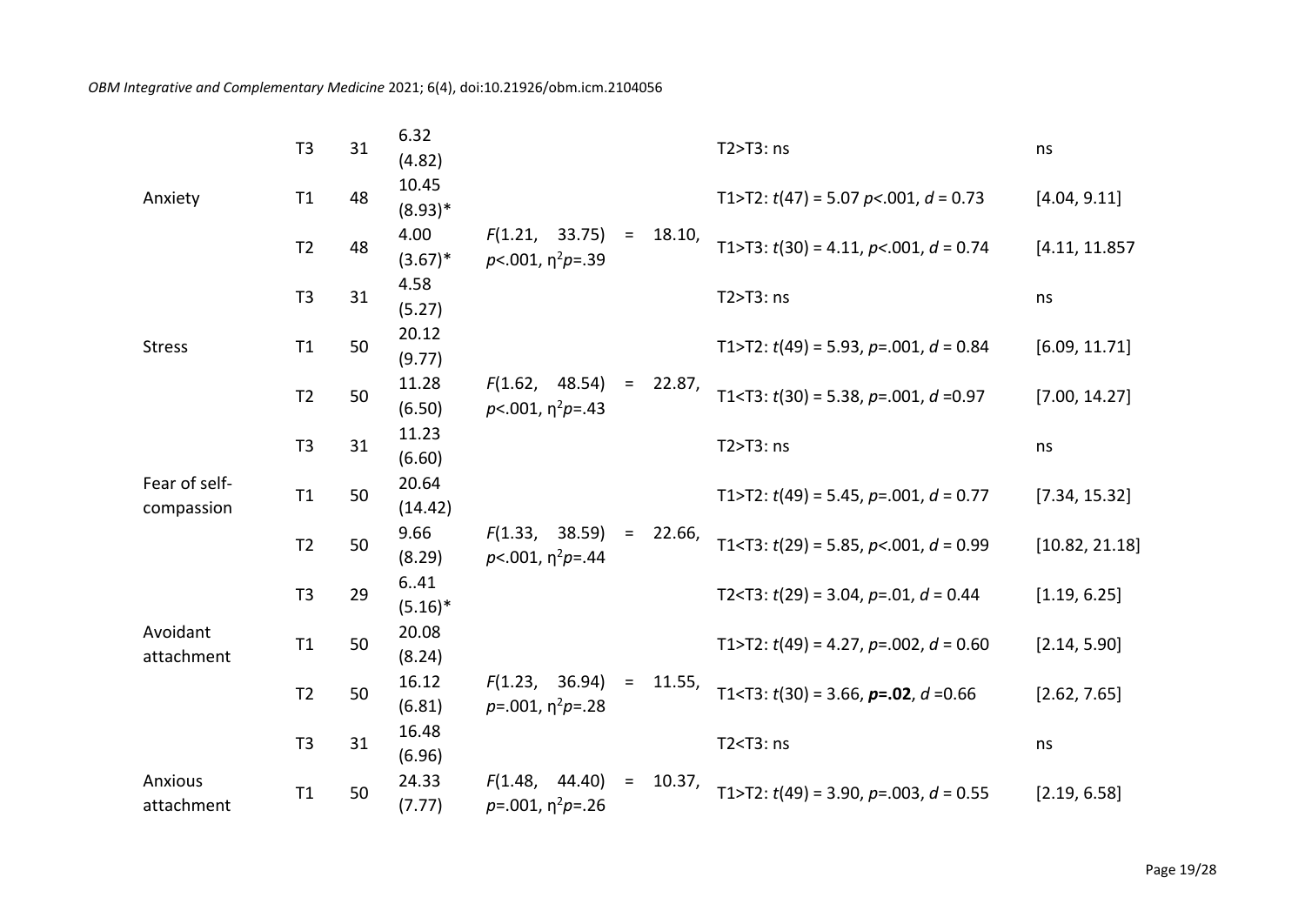#### *OBM Integrative and Complementary Medicine* 2021; 6(4), doi:10.21926/obm.icm.2104056

| 19.64<br>T2<br>50<br>(6.88)             | T1 <t3: <math="">t(30) = 3.67, <math>p = .005</math>, <math>d = 0.66</math></t3:> | [2.81, 8.93] |
|-----------------------------------------|-----------------------------------------------------------------------------------|--------------|
| 18.61<br>T <sub>3</sub><br>31<br>(7.54) | $T2 > T3$ : ns                                                                    | ns           |

Please note: All means, standard deviations, t-tests and confidence intervals are bootstrapped (1,000 samples); \*=extreme outlier(s) removed before the mean was calculated so N is smaller (indicated in the degrees of freedom); p values in bold =did not remain significant after controlling for multiple comparisons using the Bonferroni method.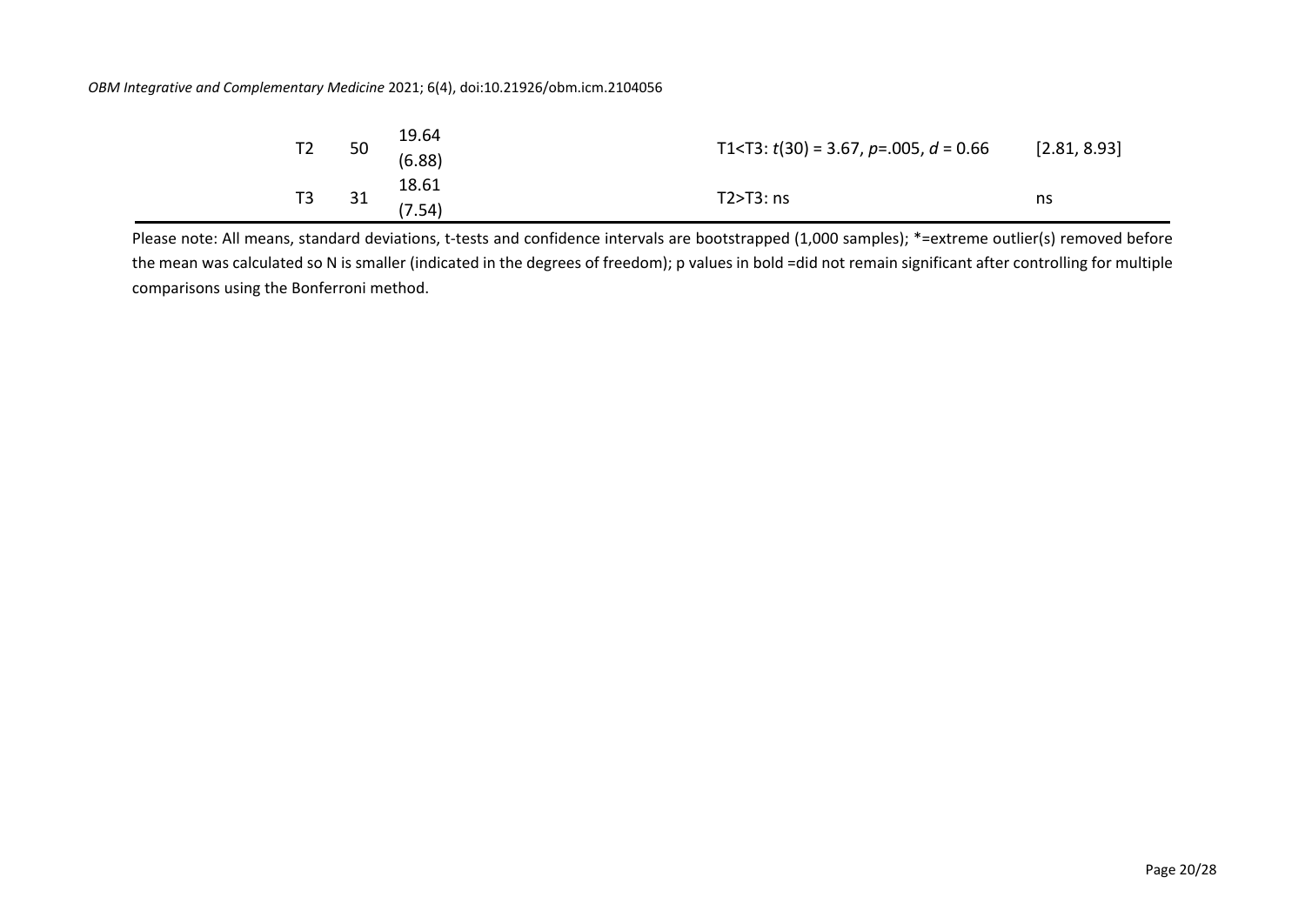#### **4. Discussion**

To our knowledge, this is the most thorough assessment to date of an online self-compassion training programme (CMT) aimed at the general population. We found that 81 of the 179 participants that completed the pre-measures went on to complete the post-measures (52 from the waiting list group and 29 from the intervention group). The results indicated that, compared to the waiting-list control group, the online programme was effective at increasing levels of self-reported self-compassion, well-being and self-reassurance and decreasing levels of uncompassionate feeling towards self, self-criticism (i.e., "hated" and "inadequate" sense of self) internal and external shame, depression, anxiety and stress, levels of fear of compassion, and attachment avoidance and anxiety (all with a medium to large effect size). Furthermore, in those that completed the follow up measures (31 participants), the positive effects were still prevalent one month later and levels of fear of self-compassion showed even further reductions.

These results extend the preliminary results of other studies of brief online CMT interventions for the general population (e.g. [32]) by looking at a more extensive range of outcome measures. We found that participants who completed the intervention showed improvements in both the positive and negative items of the self-compassion scale, whereas Halamová et al. [32] only found decreases in negative self-relating. We found similar results to those found in more intensive interventions, such as an 8-week CMT group for the general population [7], which also found medium to large effect sizes. It is encouraging to find such promising results using a low-cost, online format as it will enable widened access to compassion focused interventions for the general population.

CFT was initially developed for people high in shame and self-criticism, and in support of this we found decreases in both internal and external shame, as well as reductions in both types of selfcriticism measures; "inadequate self" and "hated self". Research suggests that self-compassion may moderate the link between shame and psychological distress [53], and our findings support the theory that increasing self-compassion helps enable a positive self-view even when an individual has failed to live up to their own expectations, or feels judged or devalued by others [9, 54].

Comparatively, we found higher rates of anxiety, depression, and stress than in other general population studies (e.g. [7, 23]. It is likely that this is due to the study having been conducted within the context of a pandemic, as there is recent research demonstrating significant increases in the reported mental health symptoms of the general public [55]. It may be that the intervention was particularly effective because it was a well-timed intervention for a non-clinical sample going through a transient and difficult time. Previous studies looking at non-clinical samples have found varied effectiveness in reducing symptoms of psychological distress (e.g. [7, 23]), which they suggested may have been due to a floor effect. It may be the case, therefore, that we would not find the same pattern if we were to repeat the study after lockdown restrictions have eased.

Despite concerns that fear of self-compassion might be a barrier to engagement, we found that fear of self-compassion was not related to the number of sessions completed. In fact, we found that the intervention resulted in significant reductions in this trait, with medium to large effect sizes, and that there continued to be reductions one month later. As suggested by Matos, Duarte, Duarte, Pinto-Gouveia et al. [23], it appears that although individuals high in fear of compassion might at first respond to compassion with a threat response [56], as they learn more about the evolution of the human mind and about compassion ideas and practice, their fears and resistances may settle.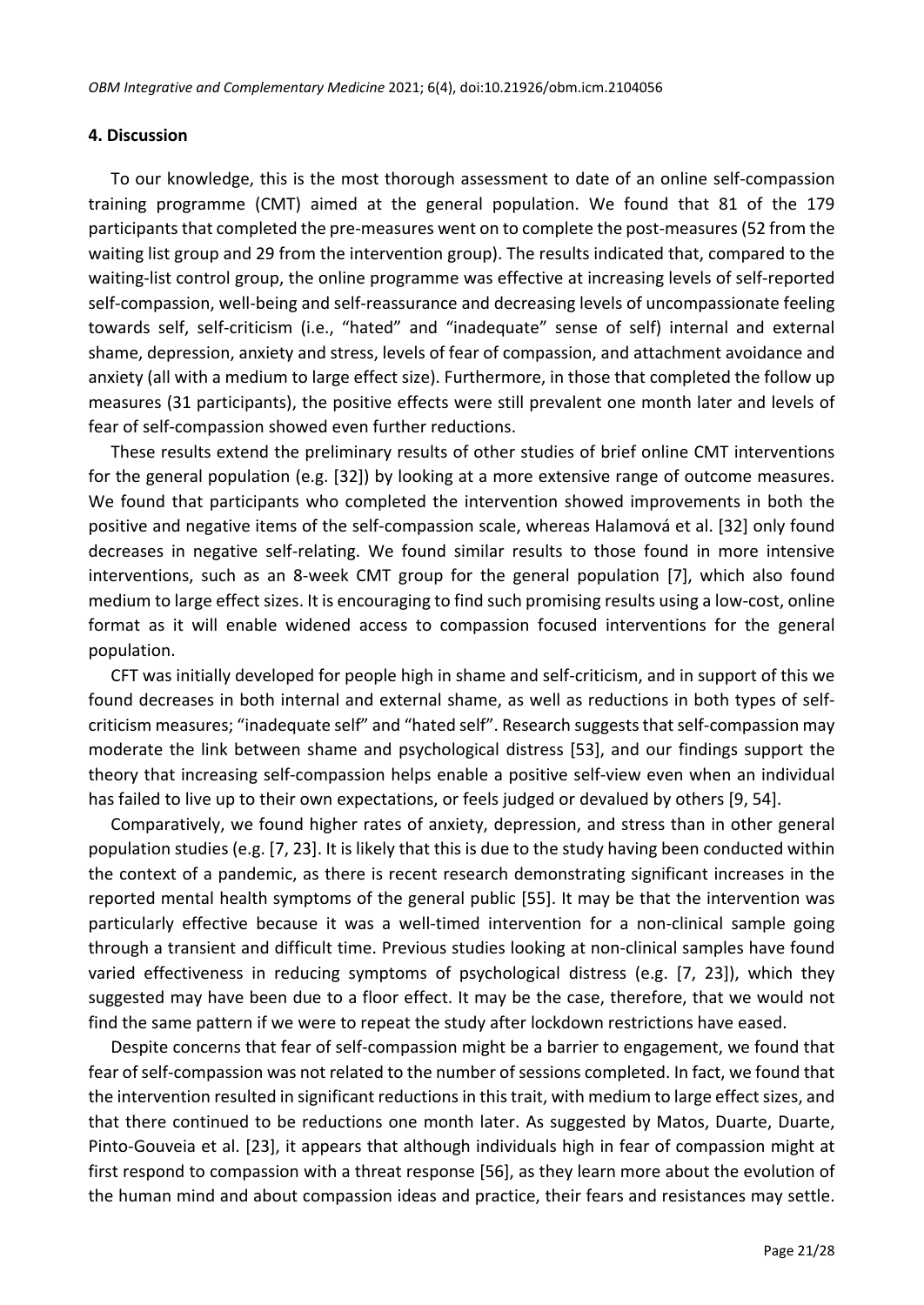This is in line with other CMT interventions that also found a reduction in fear of compassion (e.g. [23]). Surprisingly, the control group reported a significant increase in their fear of compassion score following their four week wait. It may be that completing these measures twice resulted in participants feeling more attuned to their concerns and fears whilst anticipating the start of the intervention.

We also found reductions in anxiety and avoidant attachment traits in participants who completed the intervention. It is thought that CMT may be at least partly effective through stimulating the attachment system [57] and our results support this by showing that participants were led towards greater attachment security. There is a growing evidence base which suggests that self-compassion may mediate the relationship between attachment and psychological health (e.g. [58]) and, in response to this, there has been an increased interest in developing compassionfocused interventions for new mothers [59-62].

Finally, in line with other studies on CFT/CMT (e.g. [63]) we found that the intervention led to increases in self-reported well-being. However, we also found that baseline well-being levels significantly predicted the number of sessions completed. In a recent study on physical activity levels during the pandemic, Marashi et al. [64] found a "mental health paradox" whereby mental health was both a motivator and a barrier to physical activity. Due to this, it is clear that a variety of interventions are needed to serve a diversity of individuals. It appears that the course was effective for those who completed it, but shorter courses or courses that include some contact with a professional online may be better suited to the participants who dropped out. Further research is now needed to help determine this.

#### *4.1 Limitations and Future Research*

We did not ask participants to disclose mental health diagnoses and we had no exclusion criteria based on this. The mean scores for self-reported anxiety, depression and stress fell within the "mildmoderate" ranges before the intervention and "mild-normal" ranges after the intervention (ranges according to [43]). The DASS-21 has no direct implications for the allocation of participants into diagnostic categories. However, due to the range of scores found in this study ("normal to "extremely severe"), it is likely that the sample included participants who would reach criteria for a diagnosable mental health condition. Further investigation into the usefulness of this intervention should more thoroughly analyse participants' mental health history.

The study used self-reported measures to assess effectiveness, but we did not use attention checks. We cannot guarantee, therefore, that participants did not rush through the measures without paying attention to their answers. Only two participants clearly answered without paying attention (i.e., answering the same answer to everything). These two participants, however, only completed the pre-intervention measures and then dropped out so were not included in the data analyses.

It is difficult to determine whether the high attrition rates were due to the nature of the intervention itself, the research design or the pandemic. The pandemic caused a lot of instability, with many losing their usual routine or facing new time pressures and having to juggle additional responsibilities(e.g. working from home and covering child care). Halamová et al.'s[32] randomised control trial of an online CMT intervention for the general population started with 144 participants (who completed the pre-measures) but only 46 participants completed the post-measures (32%,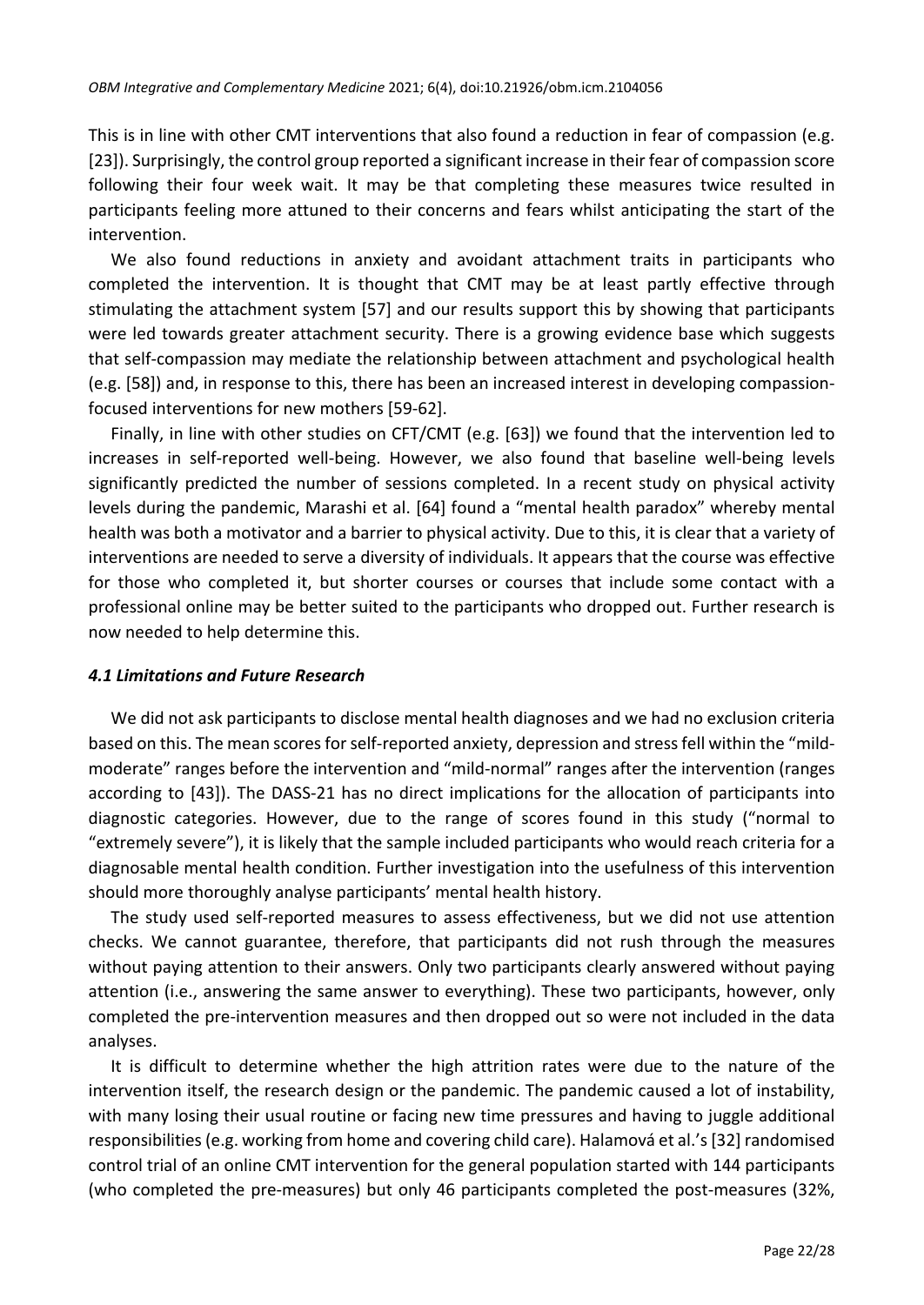compared to 45% in the current study). Furthermore, their intervention was only two weeks long, participants were sent an email every day, and they had a larger incentive to complete the programme (the chance to win a tablet). Their study was also conducted before the pandemic. We found that baseline well-being scores significantly predicted the number of sessions completed, but the model only explained 5% of the variance. We hypothesise that this percentage might have been higher if we had used a measure of well-being at the point of drop out, rather than at baseline. Following further research to explore this, we feel that there would be a great opportunity to improve this training programme by developing it to increase motivation and engagement levels. We found that 27.9% of participants completed the intervention. It will be interesting to determine engagement levels when individuals are not subjected to the requirements of the research study (i.e., accessing the materials through Qualtrics and completing the questionnaires and practice diaries).

As this was the first study of this newly developed training programme, we used a waiting list group as our control in order to measure feasibility and acceptability. Further research is now needed using a treatment control group to refine and improve the programme's content and format. Further research is also needed to assess sustainability. We found improvements remained for the four weeks after the end point, but a longitudinal design could help identify whether the effects remain after a longer time period and help determine whether participants could benefit from repeating the programme at a later date or from having a "refresh" session.

### **5. Conclusions**

This study found promising results for the effectiveness of this new online training programme in cultivating self‐compassion and improving the mental health of the general population. Many people in need of mental health services do not receive treatment [65] and it is expected that many more people will need access to support moving forward due to the continuing effects of the pandemic. We found that 27.9% of participants completed the intervention and so further research is now needed to tailor the intervention's delivery to increase engagement.

### **Acknowledgments**

We would like to thank Dr Michelle Wilson for her advice and guidance during the initial design stage of this project.

### **Additional Materials**

The following additional materials are uploaded at the page of this paper.

- 1. Table S1: Demographic details of sample.
- 2. Detail on demographic differences between the intervention and wait list control groups.

### **Author Contributions**

Conceived and designed the experiment: CN, JD, JK, CI; acquired and analysed the data: CN; drafted the manuscript: CN and CI; revised the manuscript: CN, JD, JK and CI.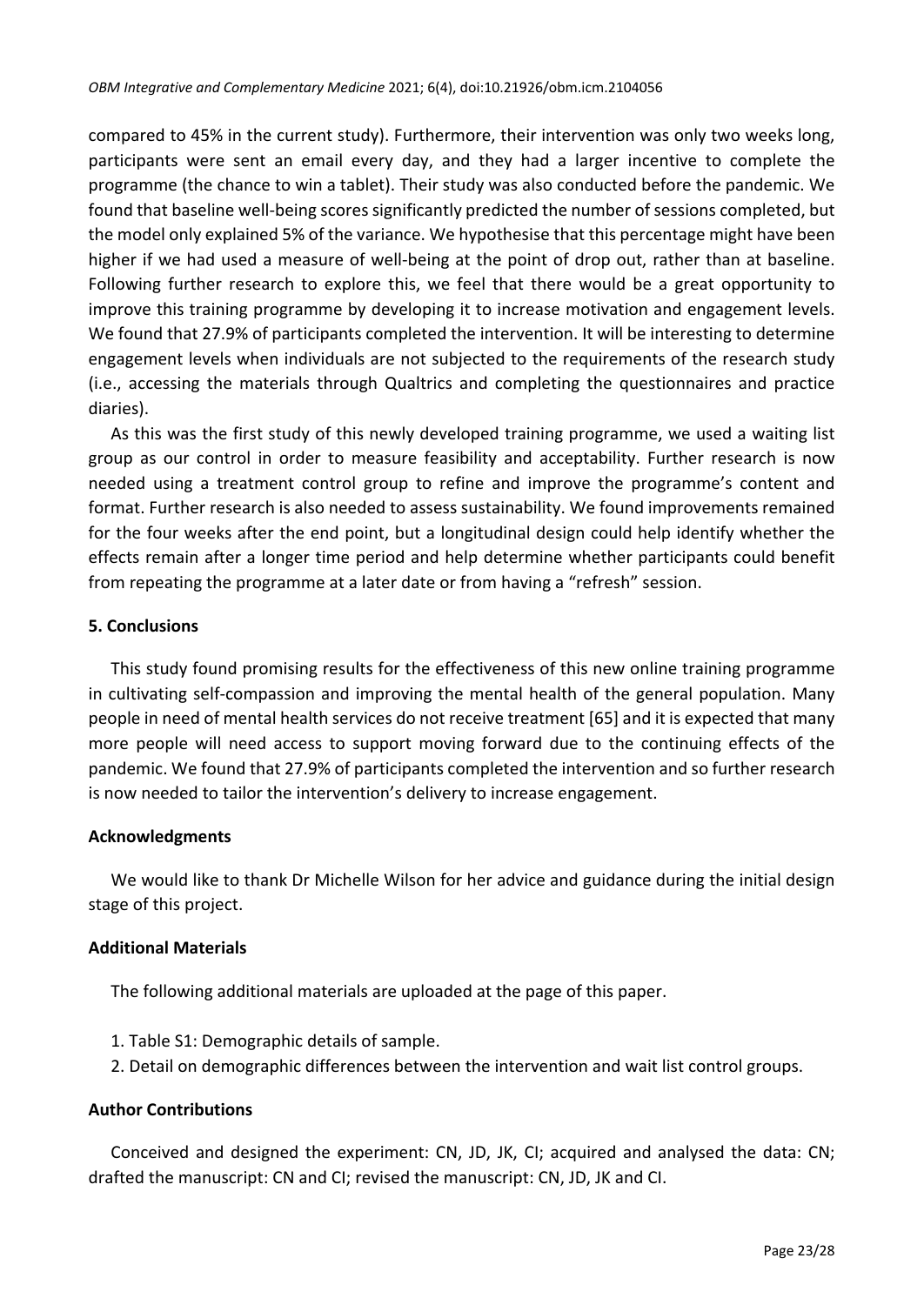### **Funding**

This study was funded by University College London. The research was undertaken as a requirement of CN and JD's Doctorates in Clinical Psychology. Their places on this training programme were funded by Health Education England.

### **Competing Interests**

The intervention outlined in this paper has been developed to be accessible to the general public via Balanced Minds. Due to this, CI was not involved in the collection or analysis of the data.

### **References**

- 1. Gilbert P. Compassion: Concepts, research and applications. Oxford: Taylor & Francis; 2017.
- 2. Kirby JN, Tellegen CL, Steindl SR. A meta-analysis of compassion-based interventions: Current state of knowledge and future directions. Behav Ther. 2017; 48: 778-792.
- 3. Seppälä EM, Simon-Thomas E, Brown SL, Worline MC, Cameron CD, Doty JR. The Oxford handbook of compassion science. Oxford: Oxford University Press; 2017.
- 4. Bello MD, Carnevali L, Petrocchi N, Thayer JF, Gilbert P, Ottaviani C. The compassionate vagus: A meta-analysis on the connection between compassion and heart rate variability. Neurosci Biobehav Rev. 2020; 116: 21-30.
- 5. Petrocchi N, Cheli S. The social brain and heart rate variability: Implications for psychotherapy. Psychol Psychother. 2019; 92: 208-223.
- 6. Kim JJ, Cunnington R, Kirby JN. The neurophysiological basis of compassion: An fMRI metaanalysis of compassion and itsrelated neural processes. Neurosci Biobehav Rev. 2020; 108: 112- 123.
- 7. Irons C, Heriot‐Maitland C. Compassionate mind training: An 8‐week group for the general public. Psychol Psychother. 2021; 94: 443-463.
- 8. Gilbert P. The relationship of shame, social anxiety and depression: The role of the evaluation of social rank. Clin Psychol Psychother. 2000; 7: 174-189.
- 9. Gilbert P. Introducing compassion-focused therapy. Adv Psychiatr Treat. 2009; 15: 199-208.
- 10. Gilbert P, Irons C. Focused therapies and compassionate mind training for shame and selfattacking. In: Compassion: Conceptualisations, research and use in psychotherapy. East Sussex: Routledge; 2005. pp.263-325.
- 11. Neff KD, Germer CK. A pilot study and randomized controlled trial of the mindful self‐ compassion program. J Clin Psychol. 2013; 69: 28-44.
- 12. Jazaieri H, Jinpa GT, McGonigal K, Rosenberg EL, Finkelstein J, Simon-Thomas E, et al. Enhancing compassion: A randomized controlled trial of a compassion cultivation training program. J Happiness Stud. 2013; 14: 1113-1126.
- 13. Pace TW, Dodds SE, Sikorskii A, Badger TA, Segrin C, Negi LT, et al. Cognitively-based compassion training versus cancer health education to improve health-related quality of life in survivors of solid tumor cancers and their informal caregivers: Study protocol for a randomized controlled pilot trial. Trials. 2019; 20: 1-5.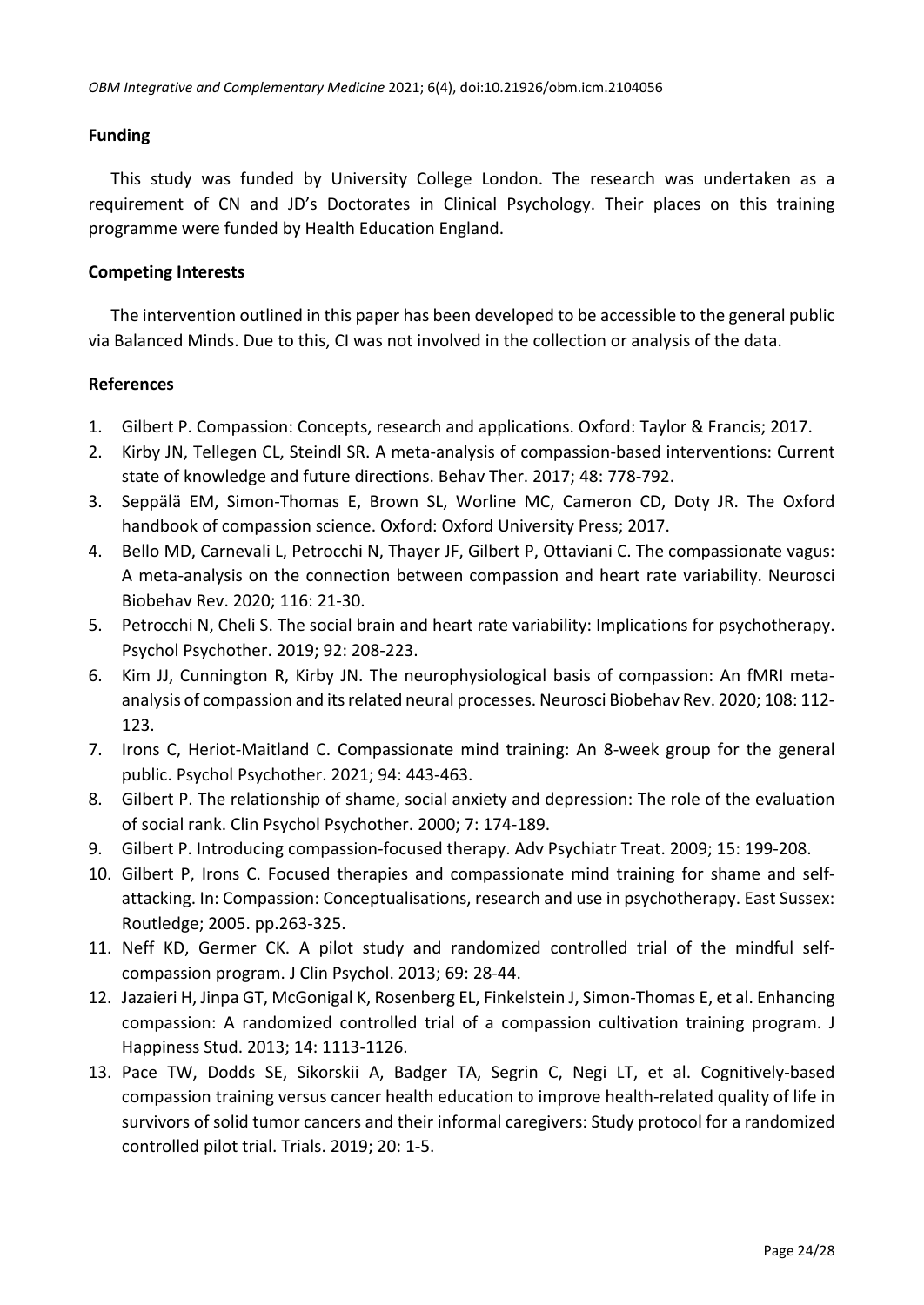- 14. Kemeny ME, Foltz C, Cavanagh JF, Cullen M, Giese-Davis J, Jennings P, et al. Contemplative/emotion training reduces negative emotional behavior and promotes prosocial responses. Emotion. 2012; 12: 338-350.
- 15. Gilbert P. An introduction to compassion focused therapy in cognitive behavior therapy. Int J Cogn Ther. 2010; 3: 97-112.
- 16. Gilbert P. The origins and nature of compassion focused therapy. Br J Clin Psychol. 2014; 53: 6- 41.
- 17. Gilbert P. Compassion: From its evolution to a psychotherapy. Front Psychol. 2020; 11: 3123.
- 18. Kirby JN. Compassion interventions: The programmes, the evidence, and implications for research and practice. Psychol Psychother. 2017; 90: 432-455.
- 19. Leaviss J, Uttley L. Psychotherapeutic benefits of compassion-focused therapy: An early systematic review. Psychol Med. 2015; 45: 927-945.
- 20. Irons C, Beaumont E. The compassionate mind workbook: A step-by-step guide to developing your compassionate self. London: Robinson; 2017.
- 21. Kirby JN, Doty JR, Petrocchi N, Gilbert P. The current and future role of heart rate variability for assessing and training compassion. Front Public Health. 2017; 5: 40.
- 22. McEwan K, Gilbert P. A pilot feasibility study exploring the practising of compassionate imagery exercises in a nonclinical population. Psychol Psychother. 2016; 89: 239-243.
- 23. Matos M, Duarte C, Duarte J, Pinto-Gouveia J, Petrocchi N, Basran J, et al. Psychological and physiological effects of compassionate mind training: A pilot randomised controlled study. Mindfulness. 2017; 8: 1699-1712.
- 24. Paredes MR, Apaolaza V, Fernandez-Robin C, Hartmann P, Yañez-Martinez D. The impact of the COVID-19 pandemic on subjective mental well-being: The interplay of perceived threat, future anxiety and resilience. Pers Individ Differ. 2021; 170: 110455.
- 25. Christensen H, Hickie IB. E-mental health: A new era in delivery of mental health services. Med J Aust. 2010; 192: S2.
- 26. Kazdin AE, Blase SL. Rebooting psychotherapy research and practice to reduce the burden of mental illness. Perspect Psychol Sci. 2011; 6: 21-37.
- 27. Andersson C, Bergsten KL, Lilliengren P, Norbäck K, Rask K, Einhorn S, et al. The effectiveness of smartphone compassion training on stress among Swedish university students: A pilot randomized trial. J Clin Psychol. 2021; 77: 927-945.
- 28. Goldberg SB, Imhoff-Smith T, Bolt DM, Wilson-Mendenhall CD, Dahl CJ, Davidson RJ, et al. Testing the efficacy of a multicomponent, self-guided, smartphone-based meditation app: Three-armed randomized controlled trial. JMIR Ment Health. 2020; 7: e23825.
- 29. Linardon J. Can acceptance, mindfulness, and self-compassion be learned by smartphone apps? A systematic and meta-analytic review of randomized controlled trials. Behav Ther. 2020; 51: 646-458.
- 30. Krieger T, Reber F, Glutz B, Urech A, Moser CT, Schulz A, et al. An internet-based compassionfocused intervention for increased self-criticism: A randomized controlled trial. Behav Ther. 2019; 50: 430-445.
- 31. Lennard GR, Mitchell AE, Whittingham K. Randomized controlled trial of a brief online self‐ compassion intervention for mothers of infants: Effects on mental health outcomes. Br J Clin Psychol. 2021; 77: 473-487.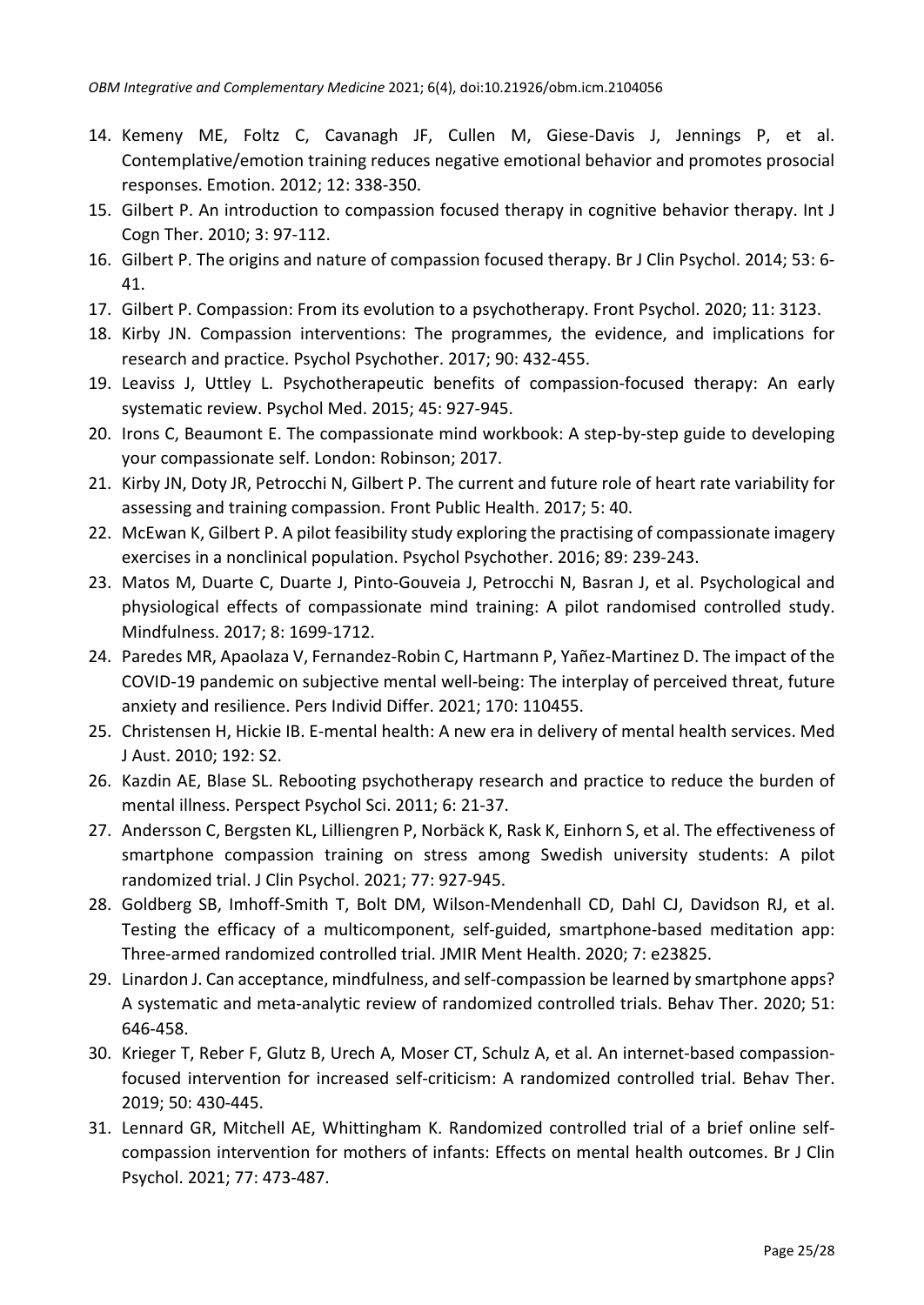- 32. Halamová J, KanovskýM, Pačutová A, Kupeli N. Randomised controlled trial of an online version of compassion mind training in a nonclinical sample. Eur J Psychol. 2020; 16: 262-279.
- 33. Faul F, Erdfelder E, Lang AG, Buchner A. G\* power 3: A flexible statistical power analysis program for the social, behavioral, and biomedical sciences. Behav Res Methods. 2007; 39: 175-191.
- 34. Gilbert P, Irons C. A pilot exploration of the use of compassionate images in a group of self‐ critical people. Memory. 2004; 12: 507-516.
- 35. Raes F, Pommier E, Neff KD, Gucht DV. Construction and factorial validation of a short form of the self‐compassion scale. Clin Psychol Psychother. 2011; 18: 250-255.
- 36. Neff KD. The development and validation of a scale to measure self-compassion. Self Identity. 2003; 2: 223-250.
- 37. Muris P, Otgaar H. The process of science: A critical evaluation of more than 15 years of research on self-compassion with the self-compassion scale. Mindfulness. 2020; 11: 1469-1482.
- 38. Brenner RE, Heath PJ, Vogel DL, Credé M. Two is more valid than one: Examining the factor structure of the Self-Compassion Scale (SCS). J Counsel Psychol. 2017; 64: 696-707.
- 39. Brenner RE, Vogel DL, Lannin DG, Engel KE, Seidman AJ, Heath PJ. Do self-compassion and selfcoldness distinctly relate to distress and well-being? A theoretical model of self-relating. J Couns Psychol. 2018; 65: 346-357.
- 40. Gilbert P, Clarke M, Hempel S, Miles JN, Irons C. Criticizing and reassuring oneself: An exploration of forms, styles and reasons in female students. J Soc Clin Psychol. 2004; 43: 31-50.
- 41. Baião R, Gilbert P, McEwan K, Carvalho S. Forms of self‐criticising/attacking & self‐reassuring scale: Psychometric properties and normative study. Psychol Psychother. 2015; 88: 438-452.
- 42. Tennant R, Hiller L, Fishwick R, Platt S, Joseph S, Weich S, et al. The warwick-edinburgh mental well-being scale (WEMWBS): Development and UK validation. Health Qual Life Outcomes. 2007; 5: 1-13.
- 43. Lovibond PF, Lovibond SH. The structure of negative emotional states: Comparison of the depression anxiety stressscales(DASS) with the beck depression and anxiety inventories. Behav Res Ther. 1995; 33: 335-343.
- 44. Antony MM, Bieling PJ, Cox BJ, Enns MW, Swinson RP. Psychometric properties of the 42-item and 21-item versions of the depression anxiety stress scales in clinical groups and a community sample. Psychol Assess. 1998; 10: 176-181.
- 45. Ferreira C, Moura-Ramos M, Matos M, Galhardo A. A new measure to assess external and internal shame: Development, factor structure and psychometric properties of the external and internal shame scale. Curr Psychol. 2020: 1-10. doi: 10.1007/s12144-020-00709-0.
- 46. Gilbert P. What is shame? Some core issues and controversies. In: Shame: Interpersonal behavior, psychopathology, and culture. Oxford: Oxford University Press. 1998. pp.3-38.
- 47. Gilbert P, McEwan K, Matos M, Rivis A. Fears of compassion: Development of three self‐report measures. Psychol Psychother. 2011; 84: 239-255.
- 48. Wei M, Russell DW, Mallinckrodt B, Vogel DL. The Experiences in close relationship scale (ECR) short form: Reliability, validity, and factor structure. J Pers Assess. 2007; 88: 187-204.
- 49. Field A. Discovering statistics using IBM SPSS statistics. Thousand Oaks: Sage; 2013.
- 50. Althouse AD. Adjust for multiple comparisons? It's not that simple. Ann Thorac Surg. 2016; 101: 1644-1645.
- 51. Tabachnick BG, Fidell LS. Using multivariate statistics. 6th ed. London: Pearson; 2013.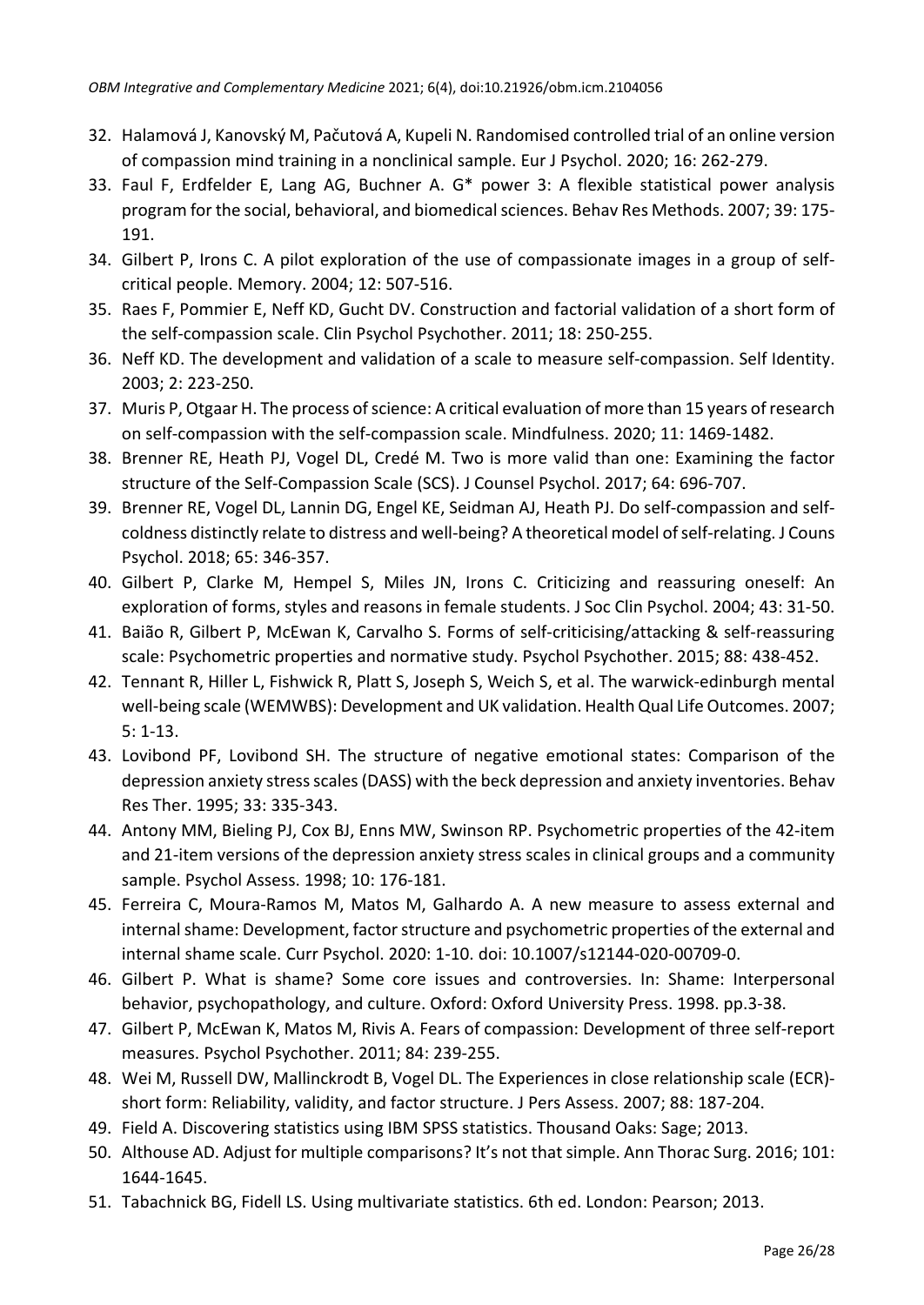- 52. Cohen J. Statistical power analysis for the behavioral sciences. 2nd ed. Hillsdale: Erlbaum; 1988.
- 53. Callow TJ, Moffitt RL, Neumann DL. External shame and its association with depression and anxiety: The moderating role of self-compassion. Aust Psychol. 2021; 56: 70-80.
- 54. Leary MR, Tate EB, Adams CE, Batts AA, Hancock J. Self-compassion and reactionsto unpleasant self-relevant events: The implications of treating oneself kindly. J Pers Soc Psychol. 2007; 92: 887-904.
- 55. Pieh C, Budimir S, Delgadillo J, Barkham M, Fontaine JR, Probst T. Mental health during COVID-19 lockdown in the United Kingdom. Psychosom Med. 2021; 83: 328-337.
- 56. Rockliff H, Gilbert P, McEwan K, Lightman S, Glover D. A pilot exploration of heart rate variability and salivary cortisol responses to compassion-focused imagery. Clin Neuropsychiatry. 2008; 5: 132-139.
- 57. Gilbert P. The compassionate mind: A new approach to the challenges of life. London, UK: Constable & Robinson; 2009.
- 58. Brophy K, Brähler E, Hinz A, Schmidt S, Körner A. The role of self-compassion in the relationship between attachment, depression, and quality of life. J Affect Disord. 2020; 260: 45-52.
- 59. Gammer I, Hartley-Jones C, Jones FW. A randomized controlled trial of an online, compassionbased intervention for maternal psychological well-being in the first year postpartum. Mindfulness. 2020; 11: 928-939.
- 60. Kelman AR, Evare BS, Barrera AZ, Muñoz RF, Gilbert P. A proof‐of‐concept pilot randomized comparative trial of brief Internet‐based compassionate mind training and cognitive‐behavioral therapy for perinatal and intending to become pregnant women. Clin Psychol Psychother. 2018; 25: 608-619.
- 61. Lennard GR, Mitchell AE, Whittingham K. Randomized controlled trial of a brief online self‐ compassion intervention for mothers of infants: Effects on mental health outcomes. J Clin Psychol. 2021; 77: 473-487.
- 62. Mitchell AE, Whittingham K, Steindl S, Kirby J. Feasibility and acceptability of a brief online selfcompassion intervention for mothers of infants. Arch Womens Ment Health. 2018; 21: 553-561.
- 63. Sommers-Spijkerman M, Trompetter H, Schreurs K, Bohlmeijer E. Pathways to improving mental health in compassion-focused therapy: Self-reassurance, self-criticism and affect as mediators of change. Front Psychol. 2018; 9: 2442.
- 64. Marashi MY, Nicholson E, Ogrodnik M, Fenesi B, Heisz JJ. A mental health paradox: Mental health was both a motivator and barrier to physical activity during the COVID-19 pandemic. Plos One. 2021; 16: e0239244.
- 65. Kessler RC, Demler O, Frank RG, Olfson M, Pincus HA, Walters EE, et al. Prevalence and treatment of mental disorders, 1990 to 2003. N Engl J Med. 2005; 352: 2515-2523.